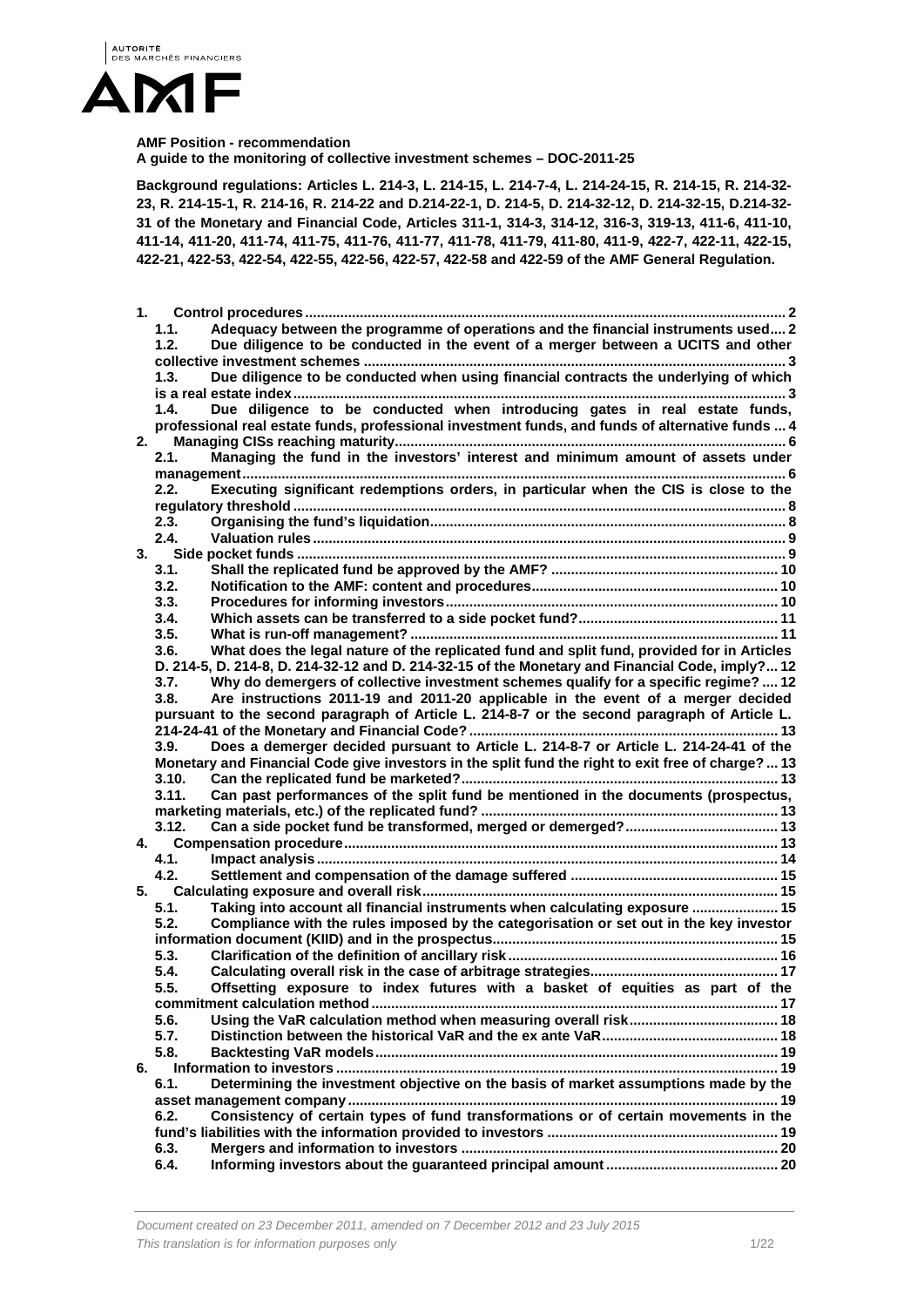

**6.5. Consistency of the information provided in the key investor information document (KIID) and in the prospectus with the information disseminated in the marketing materials of the CIS 21**

| 6.6. |                                                                                    |  |
|------|------------------------------------------------------------------------------------|--|
| 6.7. | Transformation of a fund established with a pre-determined time horizon (excluding |  |
|      |                                                                                    |  |

When monitoring collective investment schemes (CISs), the *Autorité des Marchés Financiers* ensures that the operating conditions and management strategies of the CISs and real estate funds comply with their regulatory documents and with the applicable legislative and regulatory provisions. This monitoring process is distinct from the controls and investigations which can be carried out by the AMF concurrently. In this context, the document:

- Recalls certain regulatory provisions applicable and indicates how they shall be interpreted;
- Sets out recommendations for applying them;
- Gives concrete examples of UCITS and non-UCITS.

The positions and recommendations presented in this guide are in line with the doctrine already published or applied by the *Autorité des Marchés Financiers* as part of the examination of the individual approval files. This document is being updated on a regular basis.

# **Unless recommendations are specifically identified as such, the doctrinal elements contained in this guide are positions.**

# **1. Control procedures**

Scope: CISs

l

# **1.1. Adequacy between the programme of operations and the financial instruments used**

Pursuant to Articles 311-1 and 316-3of the AMF General Regulation, the file shall include *"a programme of operations for each of the services that the asset management company intends to provide, specifying the conditions in which it expects to provide those services and indicating the type of transactions envisaged and its organisational structure"*. Moreover, Article 6 of Chapter II, Title 1 of Instruction 2008- 03<sup>1</sup> stipulates that the programme of operations "is adapted to both the portfolios managed and the *instruments used as part of the management strategy implemented by the company (…)."*

It is the duty of the portfolio management company to ensure that the type of financial instruments used is consistent with the management strategies implemented on the first hand, and that its organisational structure is adapted to the means at its disposal on the other hand. Peculiar attention must be paid to the ability of the portfolio management company to identify the risks linked to the financial instruments used and the strategies implemented and to value these financial instruments in an independent and accurate manner. In particular, the analysis cannot possibly rely only on the legal characterisation (equities, bonds) of the securities acquired.

For instance, a portfolio management company whose programme of operations restricts itself to describing the procedures for using listed financial instruments and simple futures financial instruments cannot use exotic options or structured products containing derivatives (like complex EMTN or structured certificates) when managing its funds if it fails to describe the means necessary to operate this activity in the programme of operations. Conversely, the asset management company can update its programme of operations, pending prior approval by the *Autorité des Marchés Financiers*, so as to acquire the right to conduct such activities.

 $<sup>1</sup>$  Instruction 2008-03 dated February 8, 2008 on the approval procedures and on the programme of operations of asset</sup> management companies and investment service providers offering portfolio management services on behalf of third parties and on an ancillary basis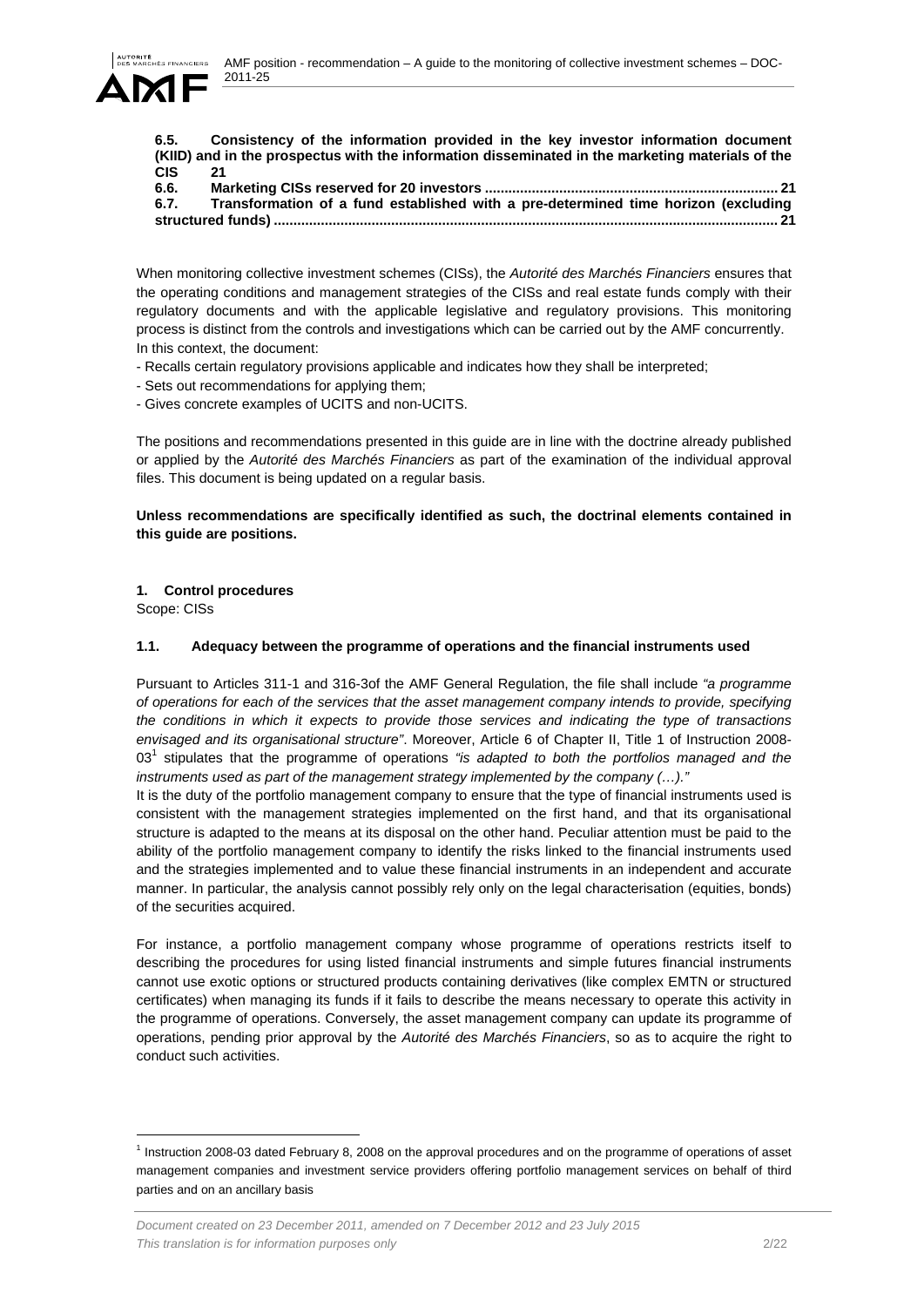

### Derivatives on hedge fund indexes

CISs are entitled to use derivatives on hedge fund indexes, provided that the programme of operations of the asset management company qualifies for the use of financial contracts, also referred to as "financial futures instruments."

Using this option requires the asset management company to control that the index complies with the criteria according to which it can be characterised as a financial index, pursuant to Article R. 214-16 of the Monetary and Financial Code. In this context, the asset management company must check in collaboration with the *Autorité des Marchés Financiers* that it has the required organisational structure, human and technical means to operate as an "alternative fund of funds."

Finally, it is recalled that the key investor information document and the fund's prospectus<sup>2</sup> must provide accurate information.

# **1.2. Due diligence to be conducted in the event of a merger between a UCITS and other collective investment schemes**

Scope: UCITS

Pursuant to article 411-3 of the AMF General Regulation, a UCITS cannot transform itself into a different collective investment scheme and cannot possibly undergo a transformation having equivalent effects. Accordingly, it is excluded that a UCITS be split, being replaced by a UCITS and a different collective investment scheme<sup>3</sup>.

However, a UCITS may merge with a different UCITS or another collective investment scheme.

If the disappearing fund is a UCITS, the asset management company shall ensure, prior to the merger, that the countries in which the disappearing UCITS is marketed are the same as the countries in which the receiving UCITS is marketed.

# **1.3. Due diligence to be conducted when using financial contracts the underlying of which is a real estate index**

Scope: CISs

l

In order to be declared as underlying assets eligible to the financial contracts (or financial futures instruments) entered into by a CIS, financial indexes must meet the requirements set out in I of Article R214-16 and in II of Article R.214-22 of the Monetary and Financial Code on the composition and representativeness of the index and on its mode of dissemination. Amongst financial indexes can be found indexes related to yearly-completed real estate transactions completed in a country, a geographical region or a given sector. Besides, in order to meet its valuation obligation, the asset management company is required to assess the depth and efficiency of the market for the financial contracts linked to the index chosen.

Consequently, this means that the asset management company must address both the issue of the index eligibility to the asset of a real estate fund and also the depth and efficiency of the market to which it refers.

Moreover, asset management companies are reminded that they must check whether or not using these instruments is compliant with the programme of operations approved by the AMF before they start using them.

Index-tracking UCITS comply with AMF Position DOC-2013-06 – Exchange-traded funds and other UCITS issues

 $2$  Or the simplified prospectus for funds which do not feature in the key investor information document yet.

 $3$  Excluding the specific regime governing side-pocket funds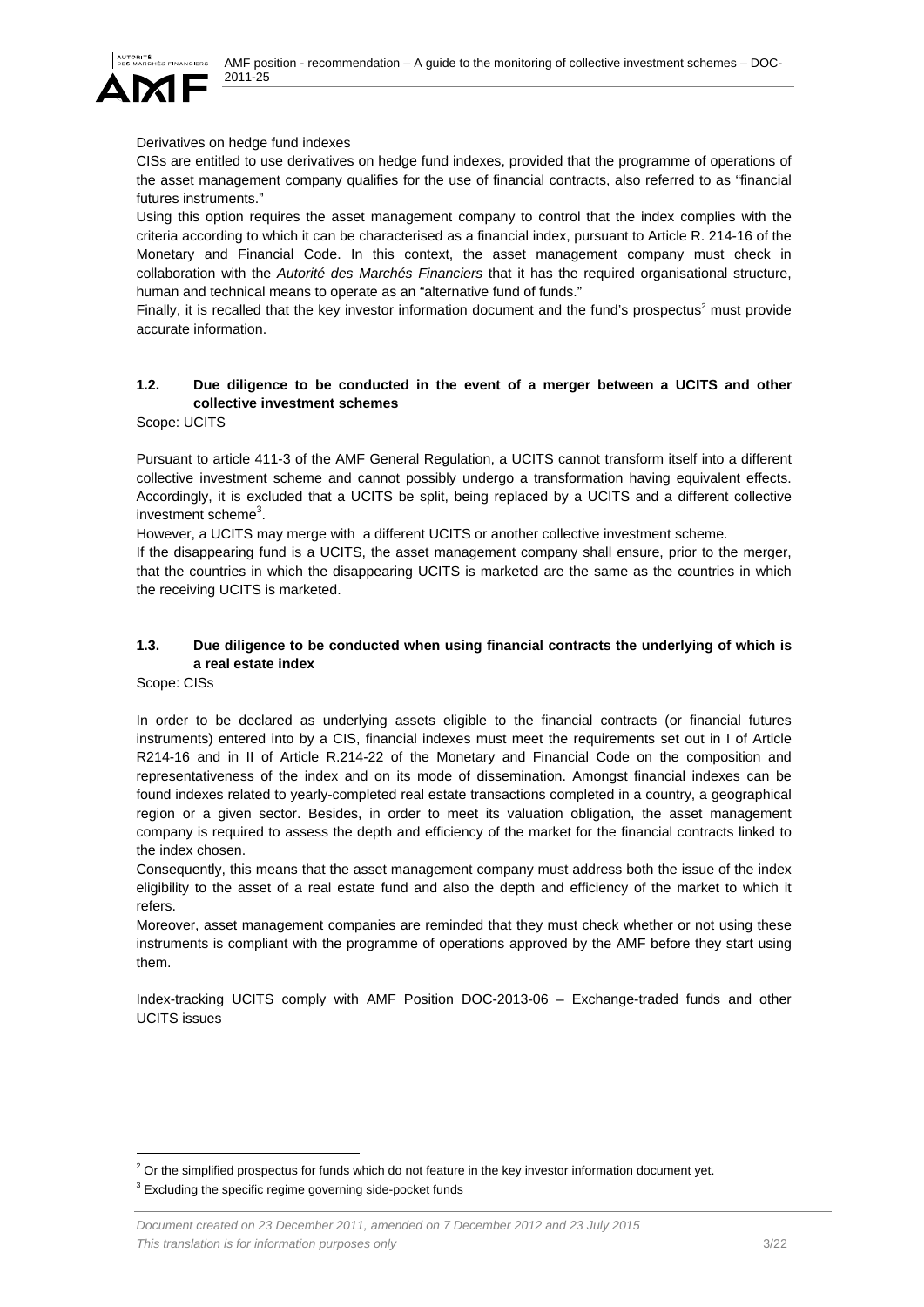

### **1.4. Due diligence to be conducted when introducing gates in real estate funds, professional real estate funds, professional investment funds, and funds of alternative funds**

Introducing gates allows deferring the subscription orders on the basis of several net asset values as soon as they exceed a certain threshold, determined in an objective manner.

Passive management must be compatible with the gates introduced. In that respect, before they implement the gates, asset management companies are required to contact their depository and the concerned service providers in order to check the compatibility of the contemplated scheme, both as regards flow processing and the information provided to investors.

1.4.1 Description in the prospectus

The functioning of the gates must be described accurately in the prospectuses of the AIFs concerned.

1.4.2 The method chosen

The method chosen shall be consistent with the structure of the fund's assets and liabilities. It is necessary that the threshold above which gates may be activated is not such as to undermine the open nature of the AIFs concerned.

In the case of a professional investment fund or fund of alternative funds whose net asset value is fixed on a monthly basis, this requirement is considered to be complied with when the threshold is not lower than 10% of its net assets. Moreover, asset management companies shall determine the periodicity for calculating the net asset value when the professional investment fund or the fund of alternative funds uses a gate mechanism. Indeed, while it is possible to introduce gates amounting to 10% of the net assets with a net asset value calculated on a monthly basis, it is impossible to introduce a gate amounting to 0.5% of each daily net asset value as it would result in the professional investment fund or fund of alternative funds losing its open nature.

The level of non-executed orders shall be determined after the end of the period dedicated to centralising the orders. This meets the need to inform the concerned investors at the earliest opportunity and aims to give them the possibility to submit, in compliance with the notice deadlines and if they want to, a new order for the fraction of non-executed orders (see item on the execution of orders).

The trigger threshold of the gates is calculated on the basis of the amount of redemptions, minus the amount of subscriptions.

 Real estate funds (OPCI)/Professional investment funds/Funds of alternative funds offering only one category of units:

For such AIFs or real estate funds, the threshold at which the gate is triggered is calculated at the end of the period dedicated to centralising the orders by bringing back the number of redemptions minus the number of subscriptions, expressed in terms of shares, to the total number of units of the fund's latest net asset value. The threshold may also be measured in amounts under the following conditions.

 Real estate funds (OPCI)/Professional investment funds/Funds of alternative funds offering several categories of units:

AIFs can set different thresholds for triggering the gate depending on the categories of units.

For AIFs of this type, the threshold at which the gate is triggered is measured at the end of the period dedicated to centralising the orders. The redemptions, minus subscriptions, expressed in amounts (number of units multiplied by the latest net asset value), are brought back to the net assets of the fund's net asset value.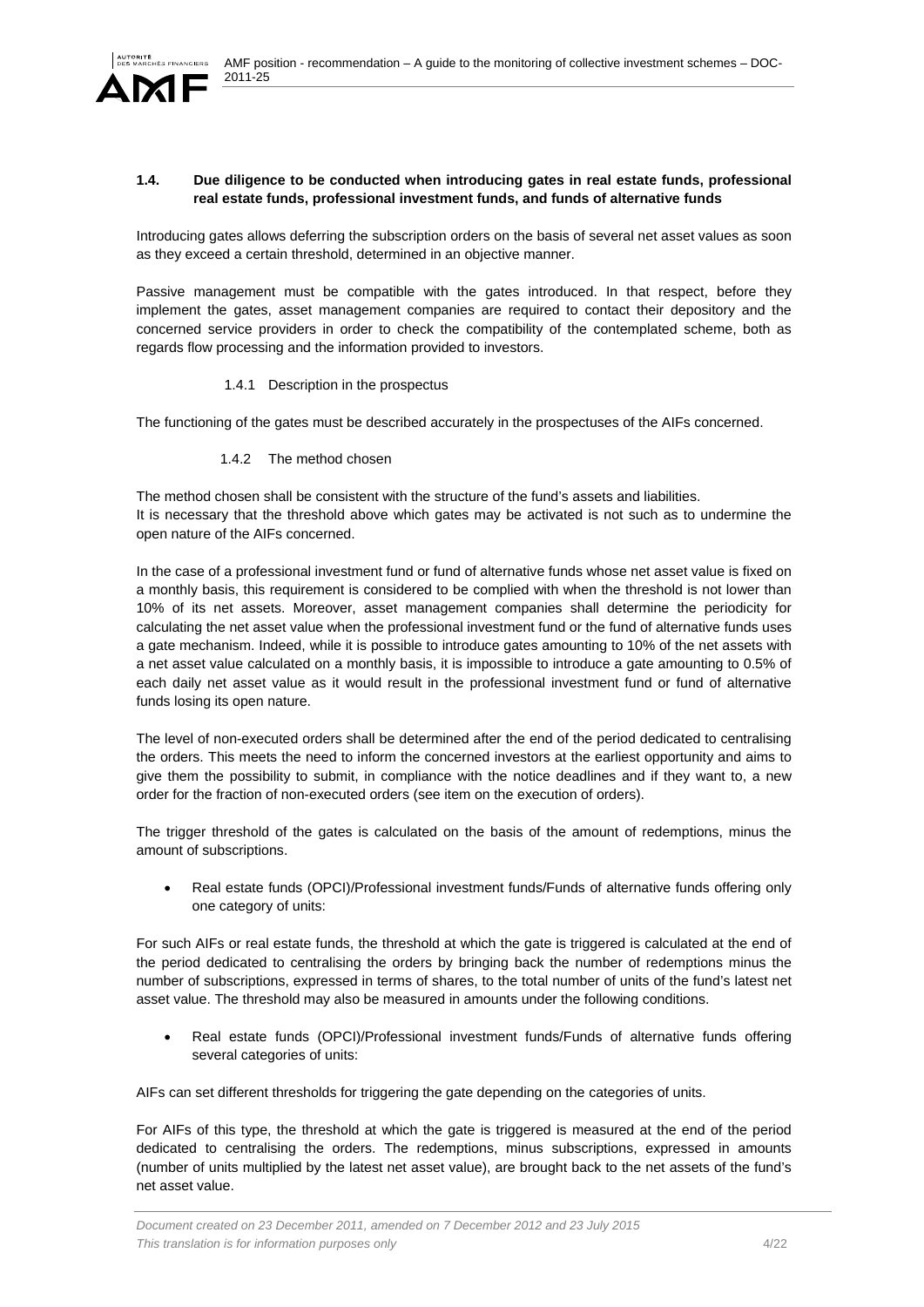

If indicative net asset values have been calculated previously, they can be endorsed. Overall, the asset management company shall make the necessary adjustments to determine the reference net assets on the basis of the information it was provided with since the net asset value was last calculated.

The net asset values used for net redemptions (numerator) expressed in amounts are those related to the net assets used in the calculation (denominator).

Back-and-forth transactions, for a same number of units and executed on the basis of the same net asset value and by a single investor or beneficial owner, are not included in the calculation of the gates. They may escape being fractionated insofar as the prospectus provides for it. This provision allows avoiding that an investor who completes a back-and-forth transaction has its redemption order fractionated while a subscription order of a similar amount offsets the impact of this redemption order on the AIF.

# 1.4.3 Procedures for triggering the gates

The asset management company is free to trigger the gate mechanism, as provided for in the prospectus. Before it makes this decision, it shall ensure that the principle of investors' fair treatment is being complied with. It must act in the interest of the remaining investors and avoid the risks of conflicts of interests.

The decision of triggering the gates shall only be made in the interest of the remaining investors. The gates shall not be negotiable by investors submitting orders on the basis of a unique net asset value. Should the asset management company decide not to trigger the gates for a net asset value, the decision shall be documented and held at the AMF's disposal.

# 1.4.4 Order execution

Orders exceeding the level at which the gate is triggered are not executed. The rules governing the reduction of orders must ensure that investors leaving the fund are treated fairly. Reducing the orders to the same extent for all investors is usually the most appropriate mechanism. However, it shall be adapted to suit certain complex gate mechanisms such as the schemes under which the orders placed within a certain threshold are executed first and the number of orders exceeding that threshold are reduced in order to meet the gate requirements. Asset management companies may potentially be required to adapt the characteristics of the fund's units so as to allow partial execution, either by reducing the value of the units or by fractionating them.

Moreover, asset management companies shall determine and specify in the prospectus of the AIF if the non-executed orders will be cancelled or deferred and executed on the basis of the following net asset value.

This point shall be assessed in the light of the liquidity management overall scheme, and more particularly by taking into consideration the consequences resulting from systematically deferring the orders that would help maintain systematic demand for redeeming units in the AIF concerned. Asset management companies shall also assess the fact that introducing a scheme under which orders are automatically deferred incites investors to anticipate their redemption requests in order to secure a place in the waiting line. As regards this peculiar issue, they shall ensure, together with the relevant market participants (depositaries, centralist,…), that the scheme can be operated.

Where the scheme depends on non-executed orders being deferred and executed on the basis of the following net asset value, deferred orders have no priority over the new redemption orders to be executed on the basis of the current net asset value. Should redemption orders be fractionated once again on the basis of the current net asset value, they shall be fractionated under the same conditions as the new subscription orders. This principle allows once again avoiding that investors who wish to leave the AIF be penalised by redemption orders previously submitted by other investors. It also helps reduce the risk that investors be tempted to anticipate their redemptions orders to secure a place in the waiting line.

Given the necessity to submit orders once again or to defer them, asset management companies are required to determine a periodicity for determining the net asset value and notice periods which allow investors to submit their orders again. Asset management companies cannot possibly escape their obligation to inform investors about the mandatory notice periods. The asset management companies shall provide for arrangements for identifying the deferred orders or the orders that were submitted again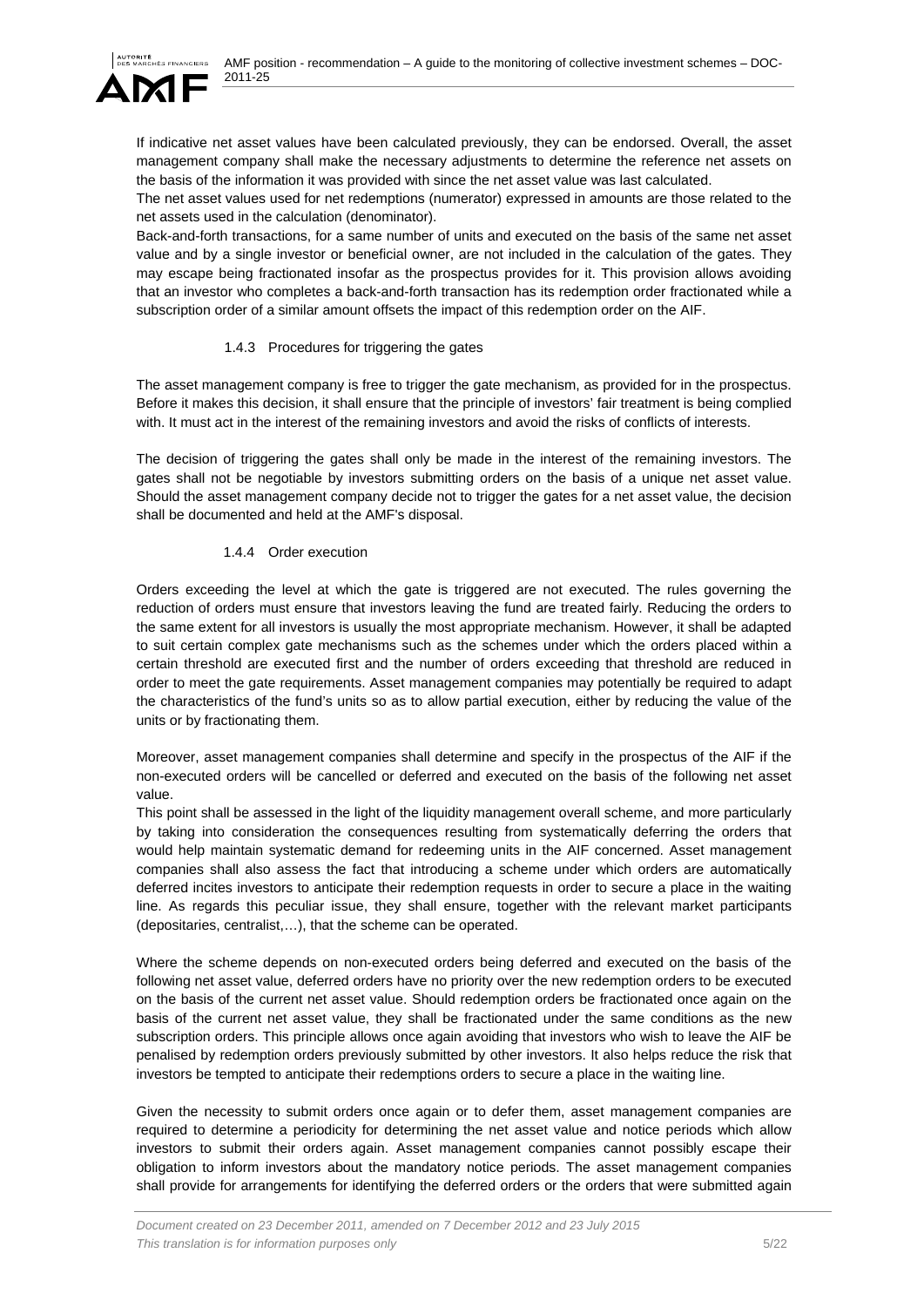

l

in accordance with the mandatory notice period. Investors shall not be penalised by being prevented from deferring their orders or submitting them again on the basis of the following net asset value. Indeed, it is necessary to comply with this schedule in order to be able to initiate the transactions in the AIF's net assets in a timely manner (the underlying hedge funds for instance).

Introducing gates can prove to be a sensitive issue, for operating reasons, when the frequency for setting the net asset value is high (a daily or weekly frequency for instance).

### 1.4.5 Order cancellation

The asset management company shall ensure that orders submitted prior to the order centralisation date cannot possibly be changed, including through cancellation requests which could be assimilated to late trading operations. Moreover, the asset management company shall not give any details on the level of the subscription and redemption orders placed that would have an investor anticipate whether the gate is likely to be triggered or not.

#### 1.4.6 Investor information

In the event of cancellation, investors of whom a fraction of orders has not been executed shall be informed of it within timeframes allowing them to submit the non-executed orders on the basis of the next net asset value. The procedures for informing investors are provided for in the AIF's prospectus.

### **2. Managing CISs reaching maturity**

#### **2.1. Managing the fund in the investors' interest and minimum amount of assets under management**

Scope: UCITS/Retail investment funds/Private equity funds/Funds of alternative funds/Professional investment funds/Declared funds

The minimum amount of assets under management provided for in the regulation is low: it stands at €300,000 for collective investment schemes and open-end investment companies (SICAV)4 . Many management strategies require a higher minimum amount of assets under management in order to be implemented in the interest of the investors. It is the duty of the asset management company or CIS to make the necessary arrangements for:

- identifying the situations under which the fund's net assets are likely to become too low for the fund to be managed in the interest of the investors;

- defining and implementing measures aimed at ensuring that the fund is managed in the interest of the investors: looking for new subscriptions to preserve the fund's net assets at a sufficient level, transformation, mergers or winding-ups if it is impossible to preserve the fund's net assets at a sufficient level.

Accordingly, it is not acceptable to wait systematically that the fund's net assets fall below the minimum amount of assets under management to implement corrective measures. The decisions on the future of a CIS shall be exclusively made in the investors' interest and shall by no means give precedence to the interest of the asset management company over that of the investors.

An asset management company notes that the fund's net assets are decreasing on a regular basis and that they will inevitably fall below the €300,000 minimum amount of assets under management.

It believes that the fund has no commercial future and that is must consequently be liquidated. However, it considers that the fund can still be managed despite the decline in its net assets. The asset management company does not want to be seen as the party which initiates the fund's liquidation, fearing this will undermine its image amongst its clients. Accordingly, it decides to wait for the fund's net assets to fall

<sup>4</sup> Except for dedicated funds (Article 422-94 of the AMF General Regulation) and formula funds (Articles 411-21, paragraph 4 and Article 422-22, paragraph 4 of the AMF General Regulation).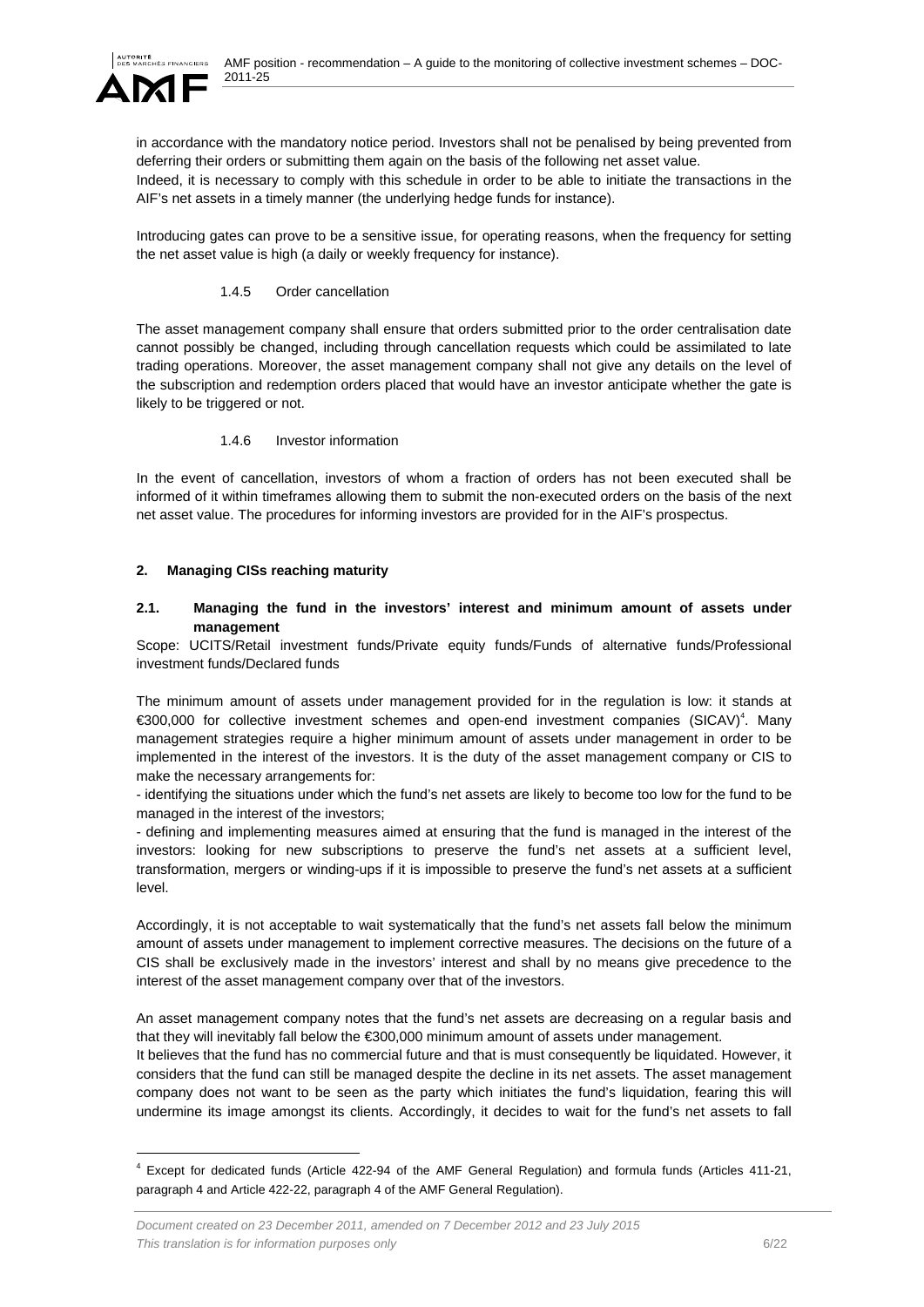

below the €300,000 minimum amount of assets under management and stay below this threshold for more than 30 days before making the decision to liquidate the fund.

This allows the asset management company to present its decision to its clients as the direct consequence of a regulatory provision and not as a decision of its own.

This method is not compliant with the regulation because:

- It leads the asset management company to give precedence to its own interest (its image amongst customers) over that of the investors in the fund (who, on the one hand, invest in a fund which is soon to be liquidated without knowing it and, on the other hand, will suffer the consequences of the fund's liquidation when submitting their redemption requests in the next few weeks);

- The information provided to investors is not "clear, accurate and non-misleading" since it presents the fund's liquidation as the consequence of a regulatory provision while it is in fact a decision of the asset management company itself.

Moreover, it is recalled that the management strategy implemented by the CIS shall be consistent with the strategy described in the prospectus in all circumstances. The fact that the fund's net assets make it no longer possible to implement the management strategy shall prompt the asset management company or the fund to ask themselves why they failed to anticipate the situation and to take all the necessary corrective measures.

It does not justify implementing a management strategy that would not be consistent with that defined in the prospectus.

The management strategy implemented by a European Union Equity fund requires that the fund's net assets are at least €10 million. The fund is almost exclusively held by a life-insurance company which marketed it to its clients in the form of unit-linked life insurance contracts. The life-insurance company decides to create units in the fund, which results in the capital of the fund being greatly reduced, though remaining above the €300,000 minimum amount of assets under management. The asset management company notes that the fund has no future and that outflows from the fund continue. It decides to have the fund invested in monetary assets until its assets under management fall below €300,000 and then liquidate it. The asset management company fails to inform the remaining investors about this decision and about the change in the management strategy. This method is not compliant with the regulation insofar as:

- The way the fund is managed is not consistent with the content of the prospectus;

- The information provided to investors is not "clear, accurate, and non-misleading".

If the fund's medium-term sustainability is not undermined and if the management strategy is in the interest of the current or future investors, the 30-day period provided for in the regulation can be used to secure new subscriptions.

Conversely, if the fund's medium-term sustainability is undermined, or if the management strategy proposed by the fund is not intended to be continued, the fund can file for transfer (liquidation, merger, demerger or absorption) with the *Autorité des Marchés Financiers* before the end of the 30-day notice period. Pursuant to Articles 411-21 and 422-22of the AMF General Regulation, the transfer process becomes mandatory when the net assets have remained for 30 days below the fund's minimum amount of assets under management.

- Blocking redemptions when the fund's assets fall below the minimum amount of assets under management

After it saw some funds file for liquidation because their assets had fallen below the minimum amount of assets under management, the *Autorité des Marchés Financiers* realised that not all service providers had established a unique organisational structure suited to ensure that the provisions of Articles 411-21 and 411-22 of the AMF General Regulation are being complied with.

Accordingly, the *Autorité des Marchés Financiers* reminds that the redemption of units or shares shall be blocked as soon as measuring the fund's net assets reveals that the latest movements in the fund's assets or liabilities have resulted in the fund's assets falling below the regulatory minimum amount of assets under management.

The asset management company of a collective investment scheme whose net assets stood at €350,000 when the net asset value was last calculated and falls to €280,000 when calculating the new net asset value shall not execute any redemption orders as of this date.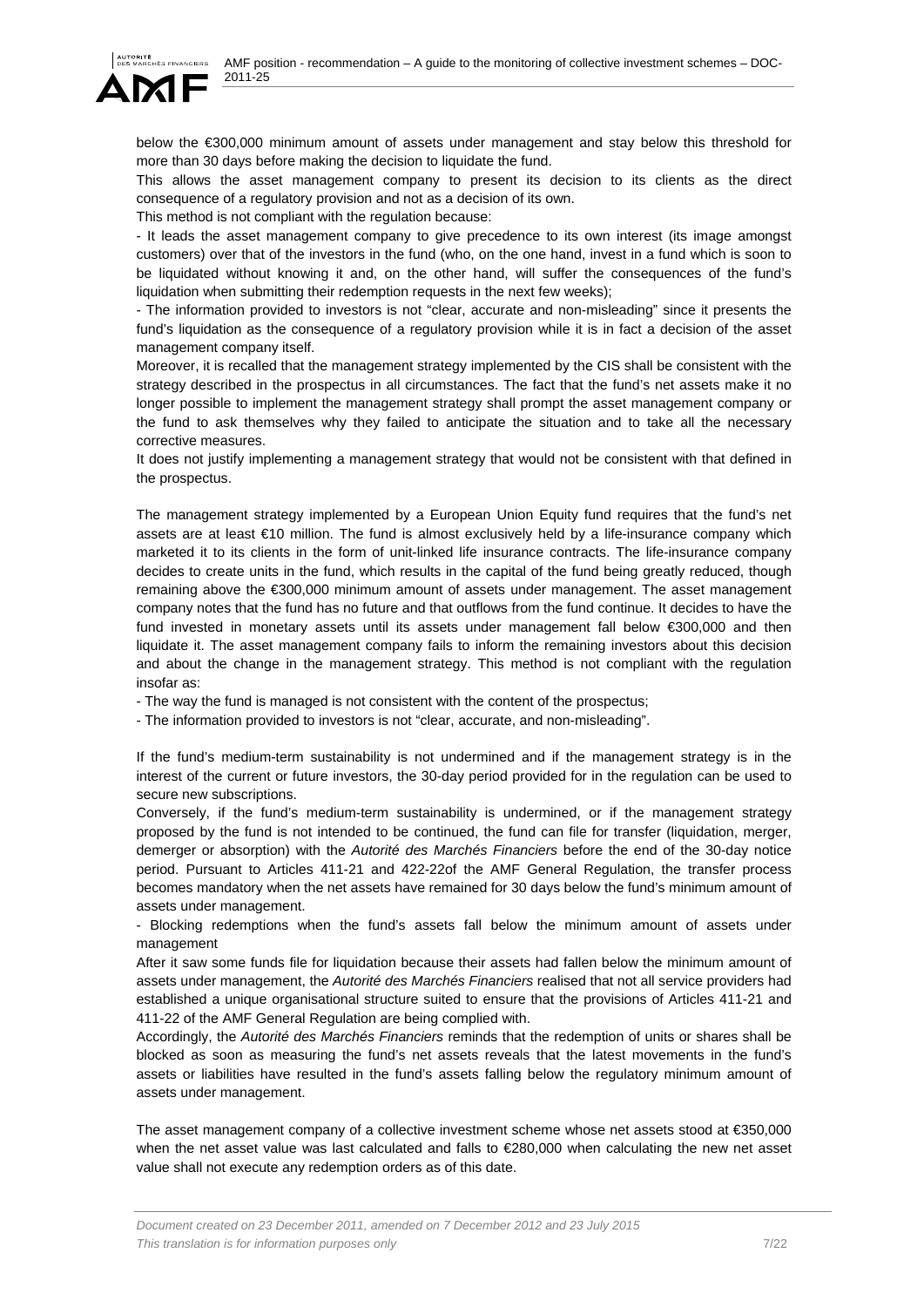

Moreover, considering the impact of the fund's assets falling below the regulatory minimum amount of assets under management on investors (which results in redemption orders being blocked), the asset management company shall take all the necessary steps to anticipate such situations as much as possible and to minimise the impact on investors.

The assets of an open-end investment company (SICAV) decrease on a regular basis and are likely to fall below the €300,000 minimum amount of assets under management. The asset management company waits for the assets to fall below this threshold to start thinking about the measures to be taken in collaboration with the SICAV's management. It may take several weeks to consider the different steps to be taken (merger, liquidation, resuming subscriptions) and to implement them (approval by the *Autorité des Marchés Financiers*, calling for an extraordinary general meeting). Investors consequently have their redemption orders blocked for several months. This situation is not compliant with the regulation. The necessary steps shall be taken to shorten the period during which redemption orders are blocked.

Failure to comply with the aforementioned principles led some asset management companies to offer business courtesies to the fund or investors harmed in order to compensate for their loss when they had their redemption orders blocked for a long period of time.

# **2.2. Executing significant redemptions orders, in particular when the CIS is close to the regulatory threshold**

Scope: CISs

When the asset management company or the CIS receives redemption orders accounting for a significant proportion of the fund's liabilities and which could result in the fund falling below the minimum amount of assets under management, it shall ensure that meeting its obligation to execute orders so as to avoid that executing redemption orders leads to unfair treatment between investors who submitted a redemption order and the investors who retained their units (or shares) does not undermine its ability to manage the fund in the interest of the remaining investors.

Accordingly, an asset management company who would receive a redemption order accounting for 60% of the fund's net assets, valued at €1,200,000, should ensure that it is still able to manage the fund despite the sharp decline in the fund's net assets. Should it become incapable of managing the fund in such circumstances, the asset management company can, pursuant to Article L.214-7-4 or L214-8-7 of the Monetary and Financial Code, suspend redemptions in the investors' interest. It shall then make the necessary decisions in a timely manner to resume redemptions or liquidate the fund.

Finally, if the redemption orders concerned are submitted by an entity linked to the asset management company or to a significant client, particular attention must be paid to identifying and addressing the conflicts of interests arising from this situation.

An investor (a subsidiary of the asset management company) holding 50% of the fund's assets asks for its units to be redeemed. The asset management company knows that executing this order would have the fund fall below the minimum amount of assets under management. In this context, it must take the necessary steps to ensure that the exit of this investor does not penalise the remaining investors.

# **2.3. Organising the fund's liquidation**

Scope: CISs

As soon as it is decided that the fund will be liquidated and that the conditions for the assets to be realised require a change in the investment policy, the decision must be communicated to investors on the same day the liquidation is announced. This decision shall first be approved by the AMF when the fund files for transfer.

Moreover, it shall be highlighted that selectively informing certain investors that the assets might drop below the minimum amount of assets under management is a breach of the obligation to treat unit holders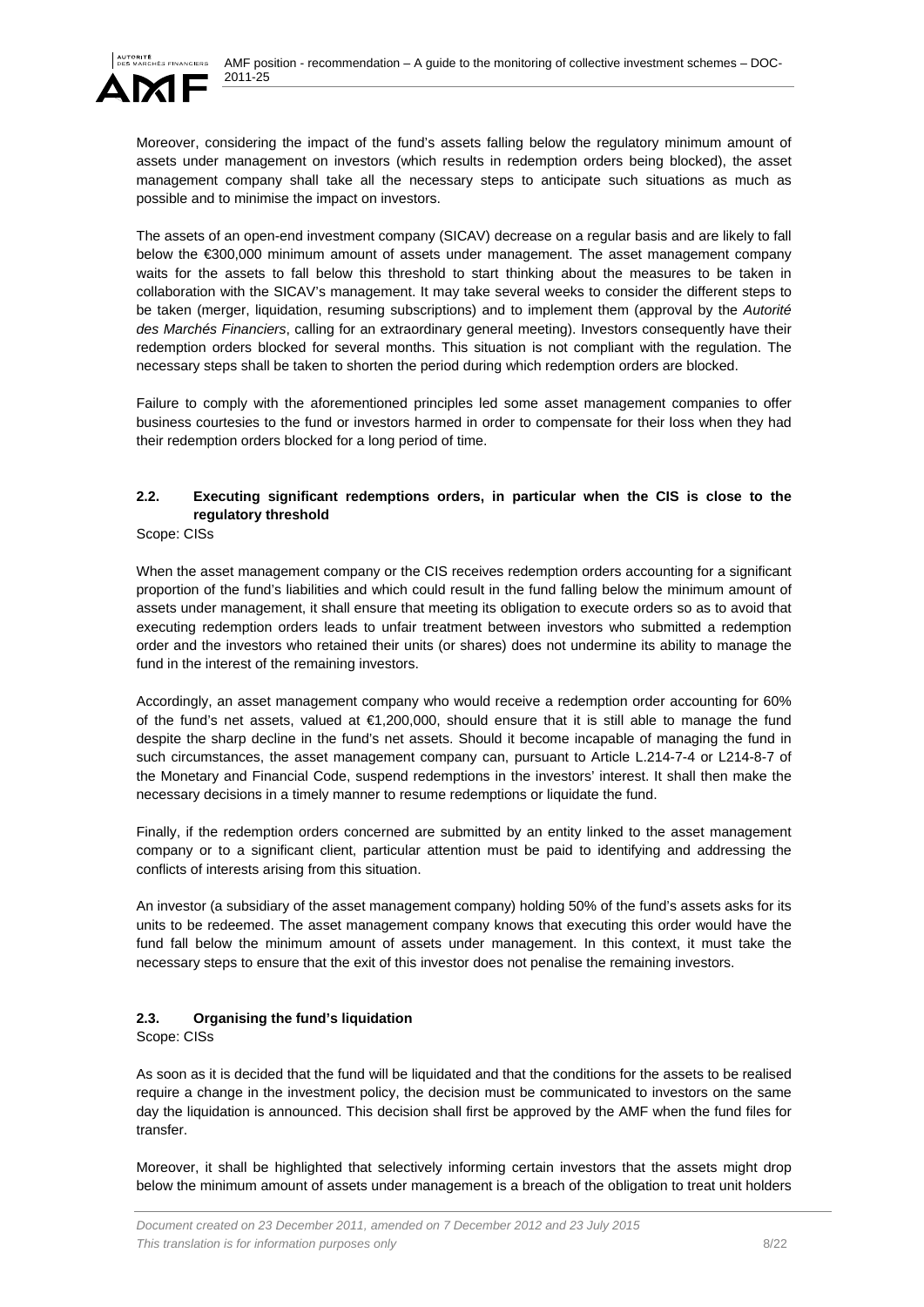

or shareholders fairly such as to engage the liability of the asset management company or CIS. The orderly liquidation of the CIS, whether it is decided by the asset management company or by the management of the fund, is most of the time a solution which reduces litigation risks.

The asset management company informs the two biggest investors in the fund, which, taken together, account for more than 50% of the fund's assets, that the assets of the collective investment scheme are getting close to €300,000. The two investors submit redemption orders which result in the fund falling below the €300,000 threshold. This practice is not compliant with the regulation since the asset management company communicates the information to a reduced number of investors who are able to exit from the fund while those who have not been informed have their investment in the fund blocked until the asset management company makes a decision on the future of the fund.

# **2.4. Valuation rules**

Scope: CISs

In the event of outflows from the fund, it is important that the methods for valuing the assets of the CIS be clearly defined so that investors can exit from the fund on the basis of a net asset value which reflects market reality.

The asset management company or the CIS shall ensure, under such circumstances, and more particularly in the event of important outflows from the fund, that the on-balance and off-balance positions are sold or unwound respectively, under terms compatible with the principles for valuing the fund's assets. Indeed, inadequacy between the price at which the assets are sold and the valuation conditions means that the remaining investors are likely to suffer the consequences of limited or increased exposures to the market when they unwind their positions, which may ultimately have major impacts on the fund's net asset value.

Where a CIS which replicates the CAC 40 index receives redemption orders amounting to 95% of its assets and if a spread of 1% is recorded between the price at which fund's assets are valued and the price at which they are sold, this difference will be passed onto the investors who hold the remaining 5% of the assets. This means that the impact on these investors will be 20 times higher than the impact of the market variation. The initial spread of 1% will have an impact of 20% on the remaining investors.

### **3. Side pocket funds**

Pursuant to Article L. 214-8-7 or Article L. 214-24-41 of the Monetary and Financial Code the demerger of UCITS/retail investment funds/private equity funds/funds of alternative funds/professional retail funds/ professional specialised funds/professional private equity funds/employee investment funds gives rise to two CISs. The first is dedicated to receive the assets the sale of which do not serve the investors' interest (side pocket funds) and the other is meant to receive the other assets of the split fund (replicated fund).

These types of demergers are intended to confront an exceptional situation that undermines the value of some of the fund's assets. Accordingly, deciding to create a side pocket alternative investment fund shall remain exceptional and concern only certain identified assets.

### Recommendation:

Prior to the creation of the side pocket fund, it is recommended that the CIS or the asset management company contact the *Autorité des Marchés Financiers* in order to draft the statement to be communicated to the AMF and write the information to be provided to investors in the fund.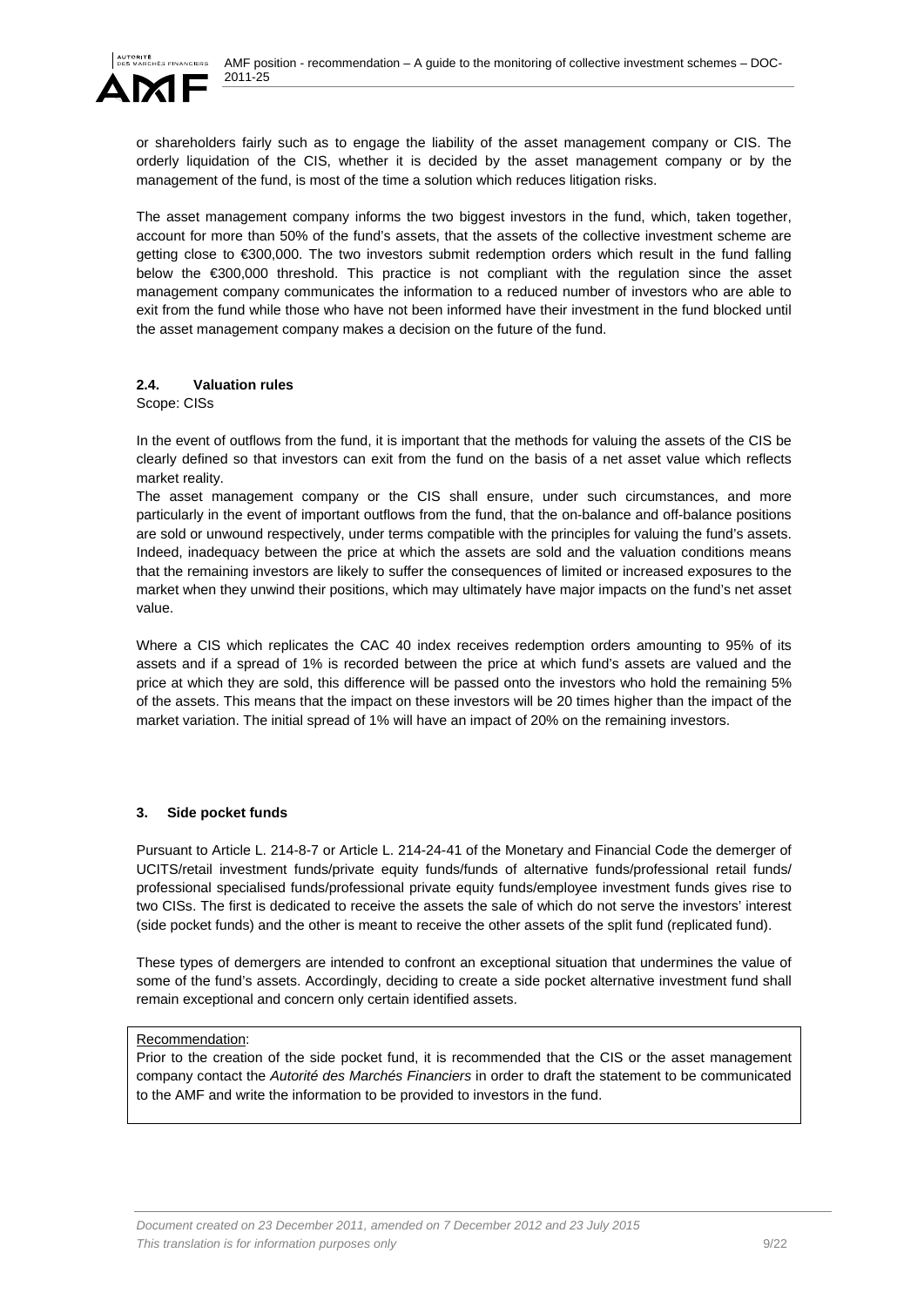

### **3.1. Shall the replicated fund be approved by the AMF?**

Articles L. 214-8-7 and L. 214-24-41 of the Monetary and Financial Code provides that the split fund need not be approved by the AMF but shall be immediately notified to it.

Consequently, provided that only the absence of the assets transferred to the side pocket fund distinguishes the assets of the replicated fund from those of the split fund, the replicated fund born out of the demerger shall not file for approval again with the AMF insofar as it benefits from the accreditation of the split fund.

Conversely, if the replicated fund demonstrates other differences with the split fund in its investment strategy or in the way in which it operates, it shall be subject to the applicable rules governing the transformation of CIS, in particular as regards the information to be provided to investors, the right of investors to exit free of charge or the procedures to be followed to be granted approval by the AMF.

### **3.2. Notification to the AMF: content and procedures**

Demergers decided pursuant to Article L. 214-8-7 or Article L. 214-24-41 of the Monetary and Financial Code shall be immediately notified to the AMF.

This notification shall include:

- A copy of the demerger decision: the minutes of the extraordinary general meeting of the open-end investment company (SICAV) to be demerged or the copy of the decision of the asset management company which manages the collective investment scheme to be demerged;

- The list of the assets transferred to the side pocket fund;

- A technical note justifying the volume of the assets transferred to the side pocket fund;

- The report justifying and detailing the terms of the demerger decision, which shall be transmitted to investors, pursuant to Articles D. 214-5, D. 214-8, D. 214-32-12 and D. 214-32-15 of the Monetary and Financial Code;

- The full prospectuses of the replicated fund and side pocket fund;

- The mails and documents intended to inform investors about the demerger, whatever the mode of communication chosen;

- The fund deposit certificates of the two funds that were born out of the demerger.

This notification shall be communicated to the AMF by email or mail.

This notification is deemed filing with the AMF for the creation of a side pocket fund, which shall be necessarily incorporated as a professional specialised fund.

This declaration does not exempt the concerned CIS or the asset management companies managing the fund from complying with the formalities required for demergers or for the creation of a CIS (Euroclear formalities, declaration at the court registry, etc.)

Finally, the statutory auditors' report is communicated to the AMF as soon as it is drafted.

### **3.3. Procedures for informing investors**

Articles D. 214-5, D. 214-8, D. 214-32-12 et D. 214-32-15 of the Monetary and Financial Code provide that investors in the split fund be immediately informed about the demerger by the split fund or its asset management company and that the rationale and procedures for the demerger and be transmitted to them.

This information, which is of particular nature, needs to be communicated individually to all investors. It can be supplemented with general information, which can be disseminated through a news release for instance.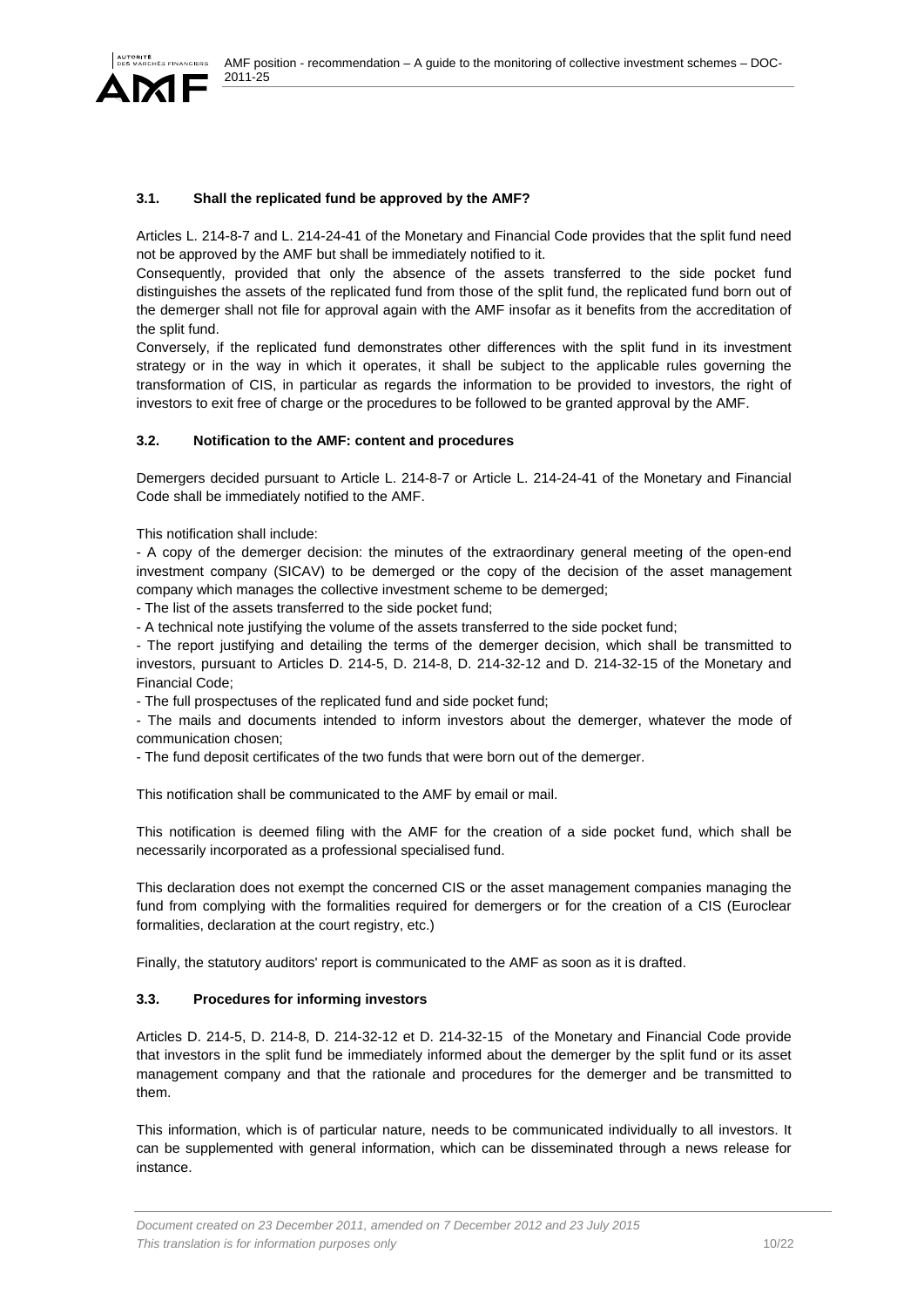

Articles D. 214-5, D. 214-8, D. 214-32-12 et D. 214-32-15 of the Monetary and Financial Code also advocate that the split fund or the asset management company provide investors with prospectuses and, where applicable, the Key Investor Information Documents for the two CISs born out of the demerger:

Mail intended to inform investors about the realisation of the demerger shall indicate how they can have access to these documents or how they can obtain them upon request.

In addition to the aforementioned procedures for informing investors, the split open-end investment company or its asset management company shall also comply with the provisions set out in Articles 422- 98 et seq. of the AMF General Regulation on the procedures to be followed in the event of demergers involving CISs.

# **3.4. Which assets can be transferred to a side pocket fund?**

Since Articles L. 214-8-7 and L. 214-24-41 of the Monetary and Financial Code does not provide for any limitation in respect of the legal nature of the assets that can be transferred to a side pocket fund, all assets whose sale would not be in the interest of the investors in the split fund may, a priori, be transferred to a side pocket fund.

It is the duty of the split fund or asset management company managing the fund to list the assets which must be transferred to the side pocket fund. However, it bears recalling that the decision to create a side pocket fund shall remain exceptional and concern only certain identified assets. Accordingly, mere difficulty in valuing or selling certain assets may not lead to think that selling them would not be in the interest of the investors.

Moreover, the split fund or the asset management company shall ensure that:

- The contemplated demerger is possible given the particular circumstances of the fund. The existence of frame agreements or prime brokerage agreements entered into by the CIS soon-to-be demerged or the creation of collaterals by this CIS can be obstacles to completing the demerger;

- The assets to be transferred to the side pocket fund are eligible for such a transfer. Indeed, the transfer of certain types of assets may be subject to conditions such as the agreement of a contractual partner (for over-the-counter financial futures instruments for instance).

# **3.5. What is run-off management?**

Articles D. 214-5, D. 214-8, D. 214-32-12 and D. 214-32-15 of the Monetary and Financial Code provide that side pocket funds be managed in a run-off mode. This means that:

- Any type of active management is prohibited. Only the management acts aimed at protecting the interest of the investors and at ensuring that the fund's liquidation is completed in the best possible conditions are authorised;

- The number of units or shares in a side pocket fund is determined when the fund is demerged and it remains the same until full liquidation of the fund. Indeed, the side pocket fund is not allowed to issue new units or shares and it shall not honour any redemption requests. However, it gradually depreciates the existing units or shares in compliance with the principle of investors' fair treatment.

When the split fund or its asset management company considers that selling the assets transferred to the side pocket fund is in the interest of the investors again, the said assets can be sold. The depreciation of the units or shares in the side pocket fund can then be realised immediately or subsequently. It requires the side pocket fund to ensure that it has the liquidities necessary to run off its assets (so as to honour margin calls for instance).

Moreover, market conditions or the interest of investors in the side pocket fund may lead to certain assets being sold at maturity only.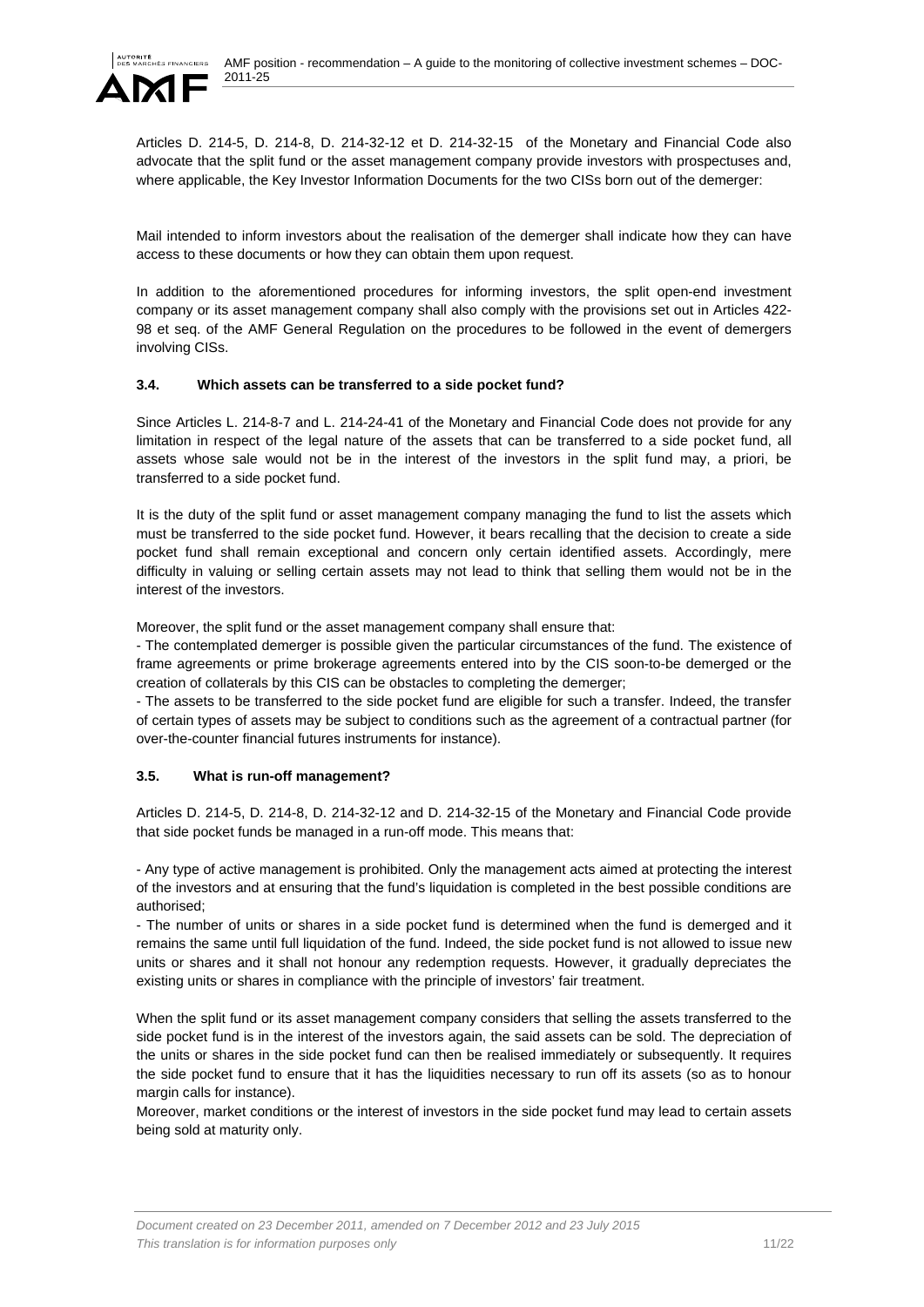

# **3.6. What does the legal nature of the replicated fund and split fund, provided for in Articles D. 214-5, D. 214-8, D. 214-32-12 and D. 214-32-15 of the Monetary and Financial Code, imply?**

The replicated fund must have the same legal nature, investment rules and operating rules as the split fund. For instance, the replicated fund born out of the demerger of a generalist open-end investment company shall be a generalist open-end investment company. Similarly, the replicated fund born out of the demerger of professional investment fund shall be a professional investment fund, etc.

However, the side pocket fund always comes in the form of a professional specialised fund, pursuant to Articles D. 214-5, D. 214-8, D. 214-32-12 and D. 214-32-15 of the Monetary and Financial Code.

# **3.7. Why do demergers of collective investment schemes qualify for a specific regime?**

All demergers of open-end investment companies or collective investment schemes decided pursuant to Articles L. 214-7-4, L. 214-8-7, L. 214-24-33 or L. 214-24-41 of the Monetary and Financial Code qualify for a less stringent regime insofar as they are not subject to approval by the *Autorité des Marchés Financiers* but only need to be notified to it.

However, only the regime governing demergers of collective investment schemes was set up by Decree 2008-1312 dated December 12, 2008. For their part, open-end investment companies are still governed by common law rules on demergers of public limited liability companies and simplified public limited companies provided for in the Commercial Code. Accordingly, demergers of open-end investment companies remain governed by the existing regime, as set out in Articles 412-5 and onwards and Articles 422-98 and onwards of the AMF General Regulation.

Chronology of a collective investment scheme demerger decided pursuant to Article L. 214-8-7 or Article L. 214-24-41 of the Monetary and Financial Code:

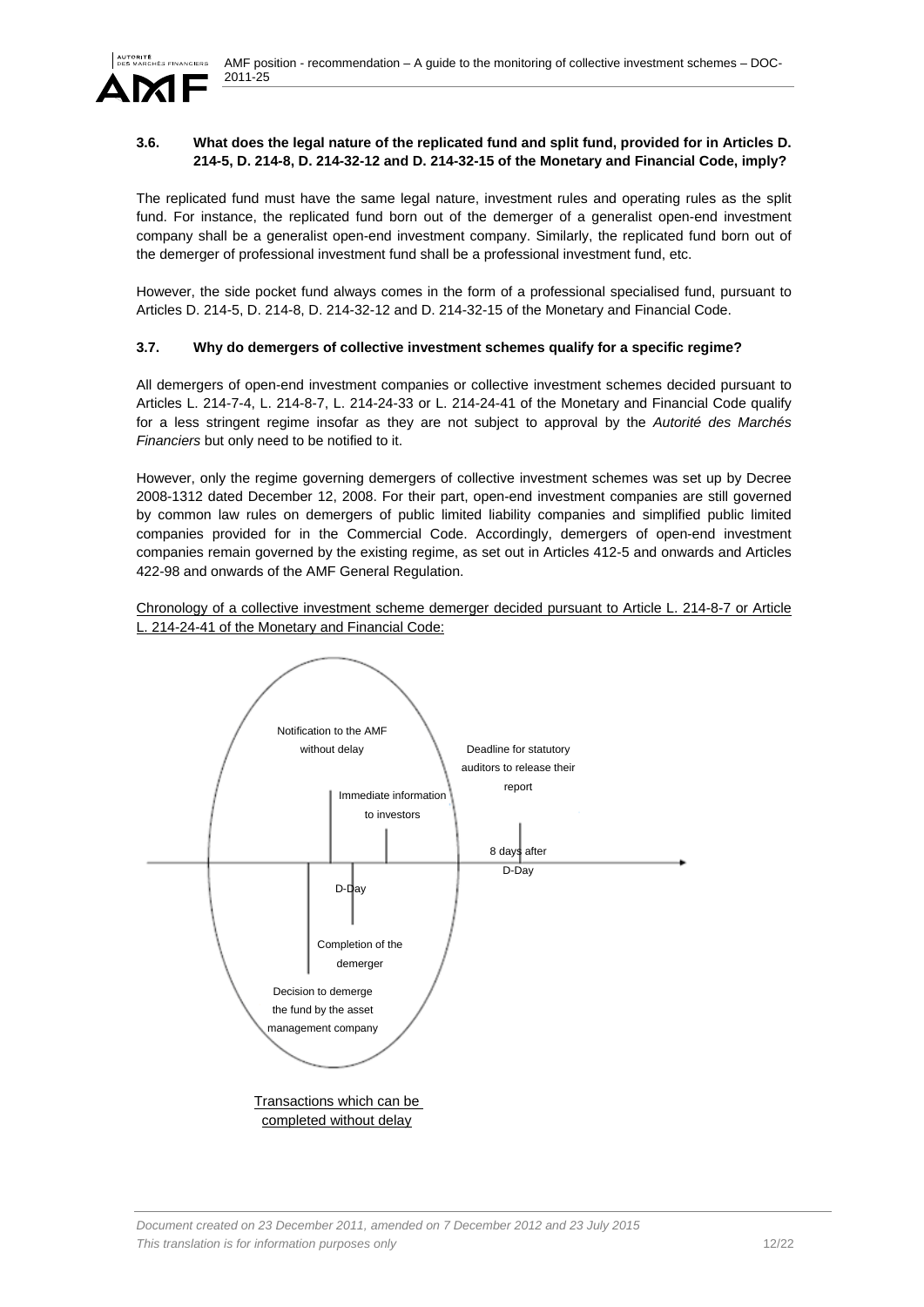

### **3.8. Are instructions 2011-19 and 2011-20 applicable in the event of a merger decided pursuant to the second paragraph of Article L. 214-8-7 or the second paragraph of Article L. 214-24-41 of the Monetary and Financial Code?**

Yes. Instructions 2011-19 and 2011-20 specify the applicable procedure.

# **3.9. Does a demerger decided pursuant to Article L. 214-8-7 or Article L. 214-24-41 of the Monetary and Financial Code give investors in the split fund the right to exit free of charge?**

No. A demerger decided pursuant to Articles L. 214-7-4, L. 214-8-7, L. 214-24-33 or L. 214-24-41 of the Monetary and Financial Code does not induce substantial changes in the rights of investors insofar as investors in the split fund become investors in the two funds born out of the demerger which, brought together, combine the rights they had in the single CIS before.

# **3.10. Can the replicated fund be marketed?**

Yes. The marketing conditions of the replicated fund are identical to those of the split fund.

# **3.11. Can past performances of the split fund be mentioned in the documents (prospectus, marketing materials, etc.) of the replicated fund?**

First of all, it should be highlighted that the replicated fund is allowed to create a performance history as of its incorporation date only and that it is not allowed to use the performance history of the split fund or to link, in any way, its own performance history to that of the split fund.

However, given the specific character of the demerger that led to the creation of the replicated fund, it may be allowed that the documents (prospectus, marketing materials, etc.) of the replicated fund mention the performance history of the split fund, provided that they clearly indicate that:

- The performance history is not that of the replicated fund,

- The replicated fund was born out of the demerger, which was decided so as to create a side pocket fund out of the CIS of which the performance history is presented.

# **3.12. Can a side pocket fund be transformed, merged or demerged?**

Although the transformation, merger or demerger of a side pocket fund, necessarily incorporated in the form of a professional specialised fund, is not explicitly prohibited by Law, the fact that it must be managed in a run-off mode precludes a priori that it be subject to such mutation.

If a side pocket fund were to be exceptionally merged or demerged, this transformation should be justified by considerations specific to the management of a side pocket fund.

# **4. Compensation procedure**

Scope: CISs

Professionals may opt for compensation solutions, short of a tort action in court. The *Autorité des Marchés Financiers* encourages the concerned professionals to compensate the investors who might have been harmed by their failure to fulfil their duties, yet without imposing any obligation in this matter.

The AMF has no jurisdiction to deal with compensation for the damage suffered by investors in a CIS. However, it wishes to be informed by the concerned professionals about the steps taken in the event of compensation.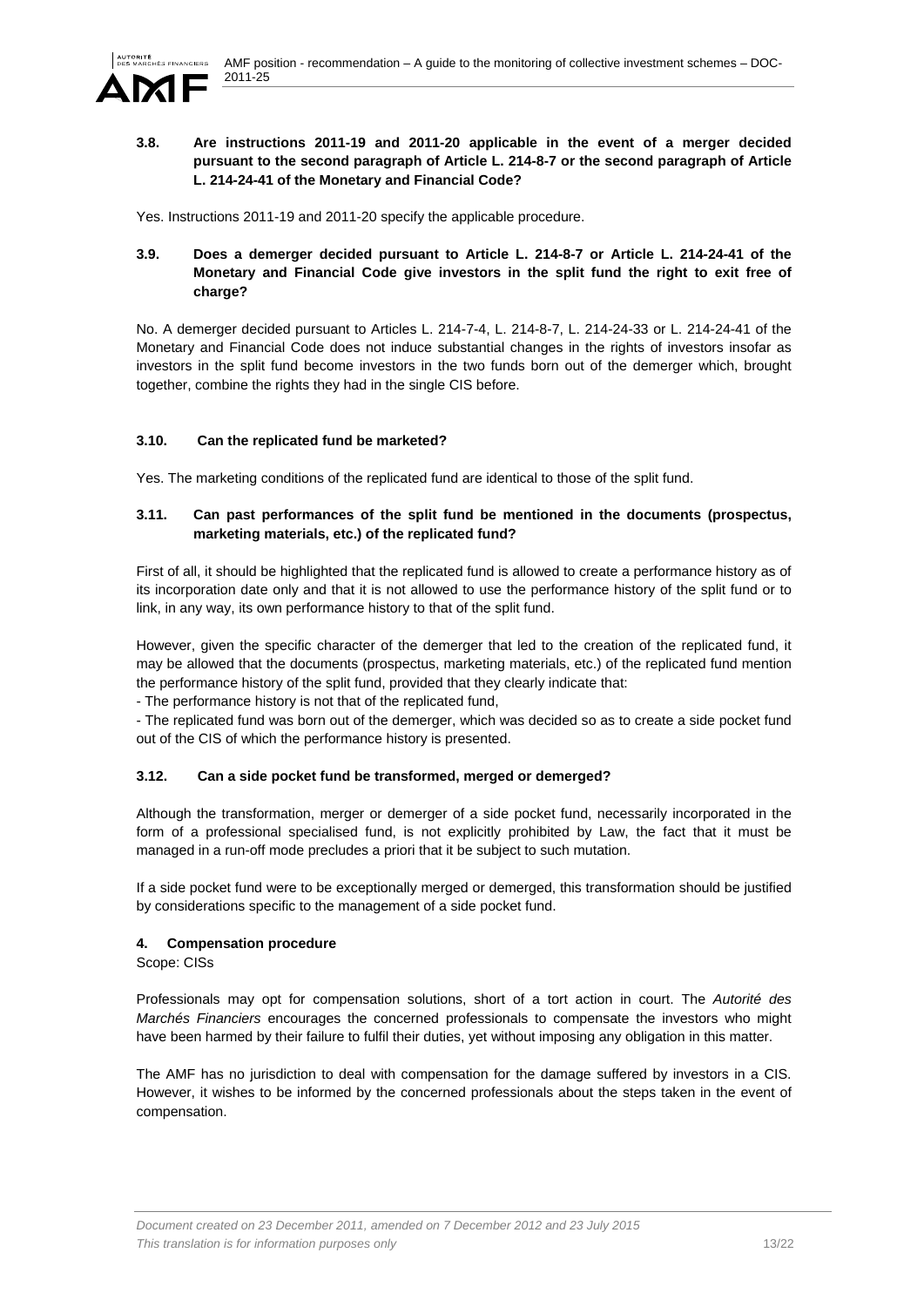# **4.1. Impact analysis**

An asset management company may decide to provide financial compensation for the damage suffered by investors in a collective investment scheme

The damage suffered by investors can, for instance, be the result of valuation or management errors or of failure to comply with the provisions set out in the prospectus, etc.

It is recommended that as soon as the asset management company becomes aware that investors in one of its CISs have suffered damage, it should contact the fund's statutory auditor, its depositary and the *Autorité des Marchés Financiers* to inform them about these events.

The asset management company will have to conduct an analysis detailing the following:

- The origin of the error, the period during which it was made and the steps taken by the asset management company to prevent this situation from reoccurring;
- The impact of the error on the CIS and on each investor (in amounts and percentage of the fund's net asset value);
- The corrective measures contemplated by the asset management company to repair the damage suffered and the potential threshold under which it considers the loss suffered too small to be compensated (the choice of the threshold shall be reasonable and determined by the asset management company, based on the nature of the fund, of the investors, etc.)

As part of the impact analysis, it is recommended that the asset management company take into account the changes in the minimum amount of assets under management during the concerned time period, recalculate the fund's net asset value for the time period running from the origin of the mistake to the date at which the mistake was corrected and the damage suffered compensated and assess the significance of the impact. The asset management company shall also analyse the impact of these changes on the fund's performance over the aforementioned period.

Let's take the example of a CIS of which the published net asset value is false (undervalued) due to a valuation error of a financial instrument in which the fund invested. In this context, investors who exited the fund or which retained their holding in the fund during the concerned time period suffered a loss and the fact that investors acquired units in the fund on the basis of a net asset value that was undervalued also caused the fund to suffer a loss. The asset management company is then required to take into consideration all these circumstances when calculating compensation.

As soon as a mistake has been identified, the asset management company may endeavour to compensate for the damage suffered by the fund or by the investors. Three situations have to be distinguished: compensation for the fund, compensation for those investors who subscribed for units in the fund and compensation for those who redeemed units in the fund.

- Compensation for the CIS: Such compensation can be approved in particular in the event of a loss or when investors subscribed for units on the basis of a wrong and lower net asset value, thereby yielding lower returns and causing the already existing investors to suffer a loss.

- Compensation for investors who have already subscribed for units in the fund on the basis of an overvalued net asset value.

- Compensation for investors who redeemed units in the fund on the basis of an undervalued net asset value. Since the asset management company is responsible for setting and publishing the net asset value, it cannot, in practice, require investors who subscribed for units on the basis of an undervalued net asset value to pay additional money to match the real net asset value nor can it return units redeemed on the basis of an overvalued net asset value.

The asset management company, and not the fund, shall bear the costs associated with the compensation scheme. Should the CIS partially bear the costs associated with a compensation scheme, the asset management company will have to prove that this is in the investors' interest.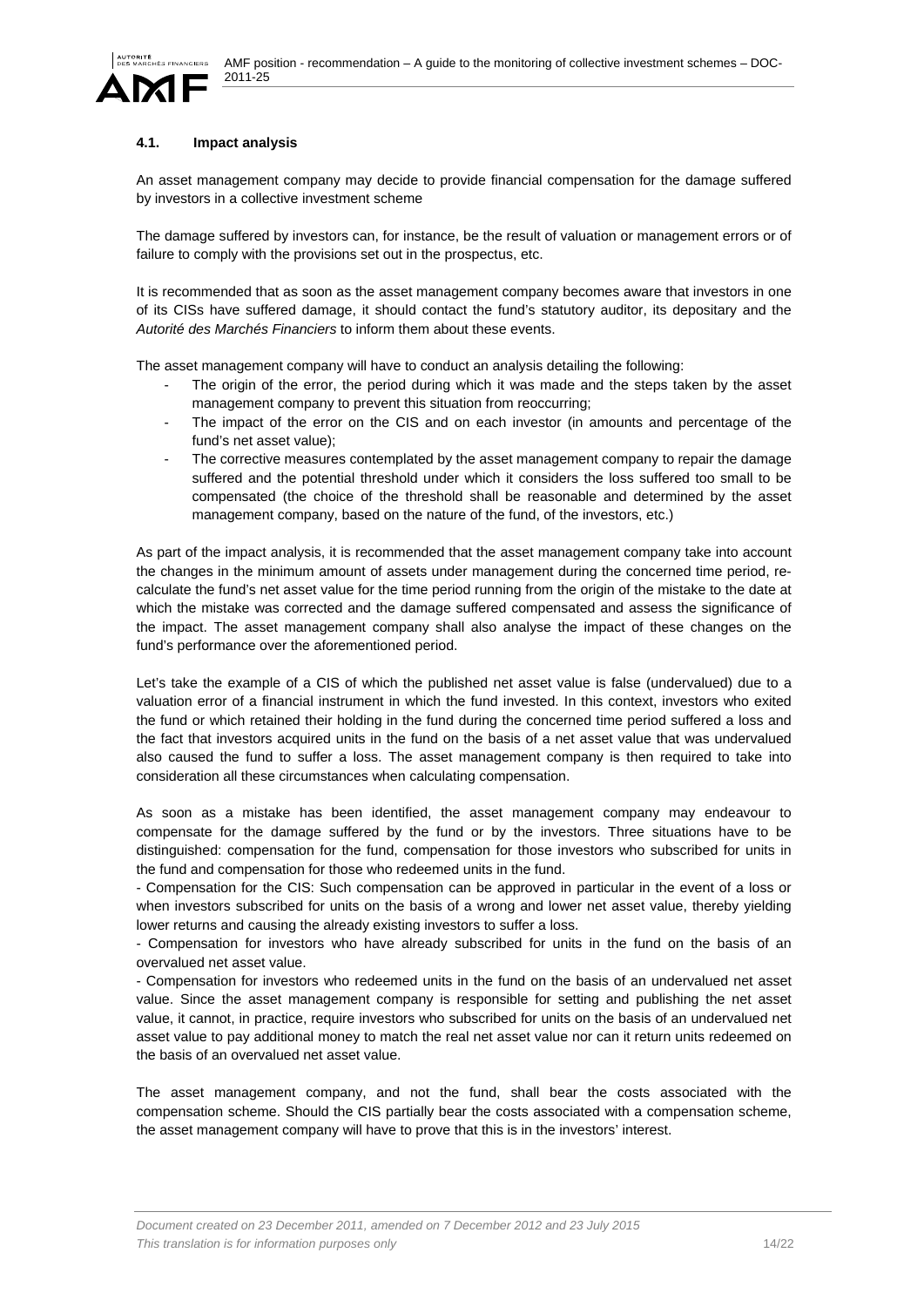

# **4.2. Settlement and compensation of the damage suffered**

Once the impact analysis is completed, the asset management company is allowed to compensate the fund and investors in the fund.

In order to ensure proper record-keeping, the asset management company is required to provide the *Autorité des Marchés Financiers* with the following:

- The principles adopted as regards the method, calculation and efficiency of the compensation mechanism, supplemented with the assessment of the fund's statutory auditor on these issues;
- The provisional timeframe for the compensation payments supplemented with the list of all the investors and intermediaries if possible;
- The information that will be provided to investors who suffered a loss.

# **5. Calculating exposure and overall risk**

### **5.1. Taking into account all financial instruments when calculating exposure**

Scope: UCITS/Retail investment funds/Funds of alternative funds/Professional investment funds/Employee investment funds

Articles 30 et seq. of instruction 2011-19, instruction 2011-20 and instruction 2011-21 define the different categories to which a CIS can belong. Belonging to a given category depends on several criteria, including most of the time an exposure criterion. Accordingly, a fund belonging to the "French equity" category must have exposure of at least 60% to the French equity market.

As provided for in Article 30-10 of instruction 2011-19, Article 30-11 of instruction 2011-20 and Article 30- 12 of instruction 2011-21, calculating the fund's exposure requires taking into account contractual transactions, financial contracts and securities with embedded derivatives in addition to physical investments. Since the purpose of segregating funds into different categories is to give an overview of their sensitivity to the price movements in the different markets, it is necessary that the derivatives and securities with embedded derivatives in the fund's portfolio be taken into account on the basis of the value of their equivalent underlying ("delta").

In that respect, using a reverse certificate that would offer reverse exposure to the performance of an equity index would reduce overall exposure to the equity markets. Besides, it would be impossible to measure the contribution of this instrument to the exposure on the basis of its market value insofar as such a calculation would overlook the sensitivity of the instrument to the underlying market.

Moreover, it bears recalling that pursuant to Article 30-10 of instruction 2011-19, Article 30-11 of instruction 2011-20 and Article 30-12 of instruction 2011-21, the units or shares in sub-funds held by the investor fund shall be accounted for in the calculation of the investor fund's exposure by taking into account their own categorisation.

For instance, a fund that would invest at least 70% of its assets in "French equities" funds and the remaining 30% in money market instruments, without using derivatives, would be considered as having an exposure of 70% to the French equities markets and would be classified as a "French equity" fund.

### **5.2. Compliance with the rules imposed by the categorisation or set out in the key investor information document (KIID) and in the prospectus**

Scope: UCITS/Retail investment funds/Private equity funds (retail private equity investment funds, retail venture capital funds and retail local investment funds/Funds of alternative funds/Employee investment funds

Pursuant to Article 30 of instruction 2011-19 and instruction 2011-20, each CIS shall mention in its key investor information document (KIID) and in its prospectus the category to which it belongs and complies at all times with the criteria governing its category, set out respectively in Articles 30-1 and 30-09 of instruction 2011-19 and Articles 30-1 to 30-10 of instruction 2011-20.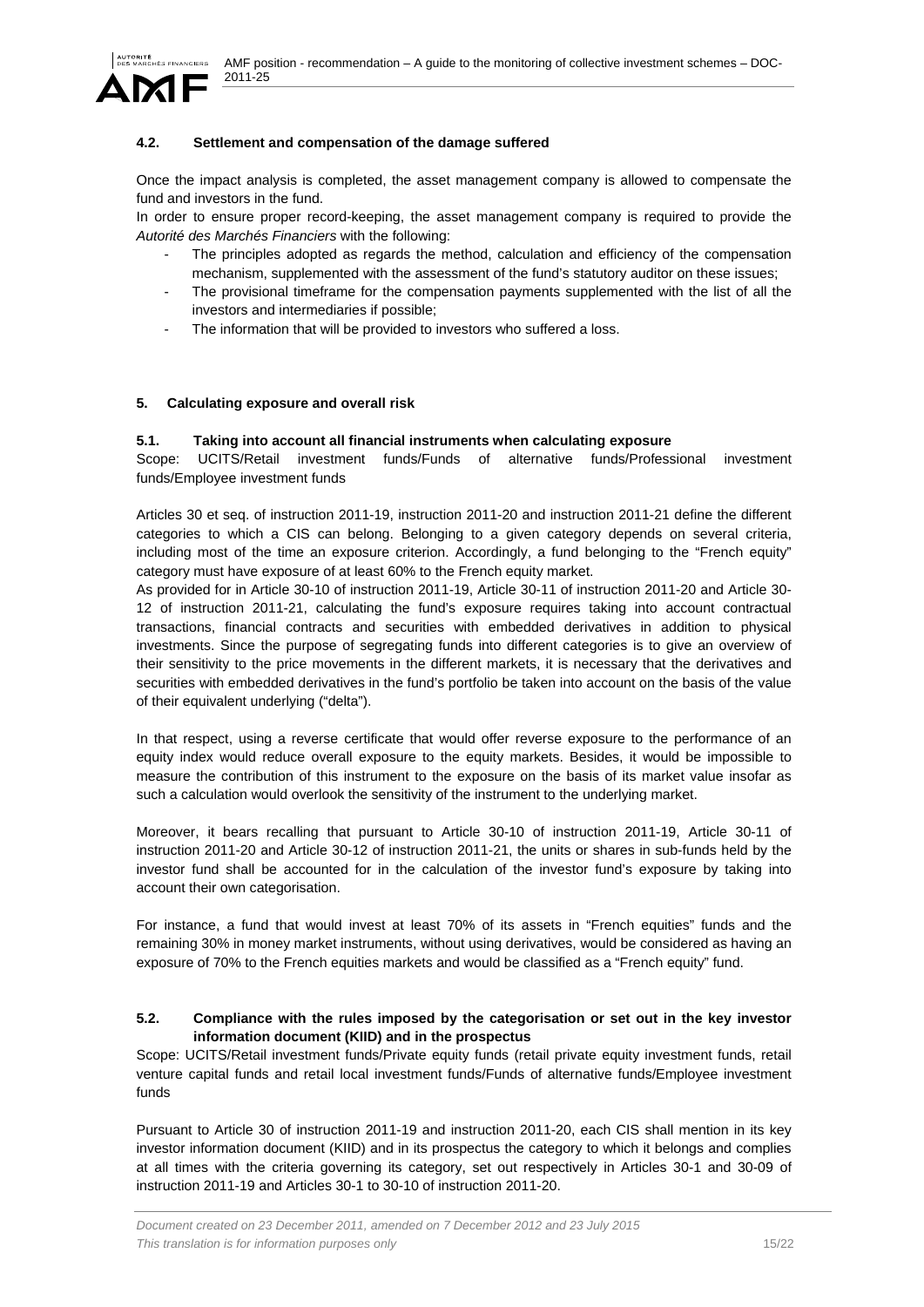

The four "Equities" categories share the common feature of a minimum exposure requirement of 60% to the equity markets of a specific geographical region.

In order to ensure that the criteria governing the fund's category are complied with and to ensure coherence within this category, the *Autorité des Marchés Financiers* stipulates that Equity funds must have simultaneous exposures of 60% to the overall equity risk and of 60% to the equity risk linked to their geographical region.

Thus, for instance, a euro zone equity fund which would invest 60% of its assets in euro zone equities and reduce its exposure to the equity risk by selling Swiss equity futures would fail to comply with the criteria governing its category as its overall exposure to the equity markets would be lower than 60%.

The *Autorité des Marchés Financiers* further emphasises that it is possible to implement the type of management described in the preceding paragraph or to hedge against a decline in the equity markets in "diversified" funds. This category does not provide for any exposure limit and allows implementing "Long short equity" management strategies.

Lastly, it is recalled that all the exposure limits and/or investment limits set out in the prospectus, whether they arise from the categorisation or from investment rules specific to the fund, shall be complied with at all times.

Let's take the example of an "International equity fund" of which the prospectus mentions an exposure range to the equity markets, all geographical areas combined, of between 70% and 100%. The fact that the asset management company forecasts a decline in the equity markets does not give the fund the right to reduce its exposure to the equity markets to less than 70%.

# **5.3. Clarification of the definition of ancillary risk**

Scope: UCITS/Retail investment funds/Private equity funds (retail private equity investment funds, retail venture capital funds and retail local investment funds/Funds of alternative funds/Professional investment funds/Professional specialised funds/Professional private equity investment funds

For certain categories, exposures to currency or market risks which differ from that of the concerned geographical zone shall remain ancillary. The *Autorité des Marchés Financiers* considers, in that respect, that any exposure to a specific risk exceeding 10% of the fund's assets cannot possibly be considered ancillary.

Accordingly, a fund with an exposure of more than 10% to US bonds cannot fall in the category "bonds and other euro-denominated debt securities".

Moreover, the notion of ancillary risk used in the prospectus shall reflect the marginal nature of the said exposure. The aforementioned 10% limit can prove inadequate for certain categories of funds or certain types of management. An exposure below 10% cannot be considered ancillary then.

Accordingly, a diversified fund which mainly invests in money market instruments and which has an exposure of 8% or 9% to the commodity markets in order to outperform cannot pretend that such exposure is ancillary insofar as it is a performance driver and entails a significant degree of risk for the fund.

### **Holding ancillary liquid assets**

Scope: UCITS/Retail investment funds/Private equity funds/Funds of alternative funds/Professional investment funds/Declared funds/Employee investment funds

Holding ancillary liquid assets may be justified, for example, in the following cases:

- in order to cover current or exceptional payments;
- in the case of sales of the fund's assets, for the time necessary to reinvest in other financial instruments;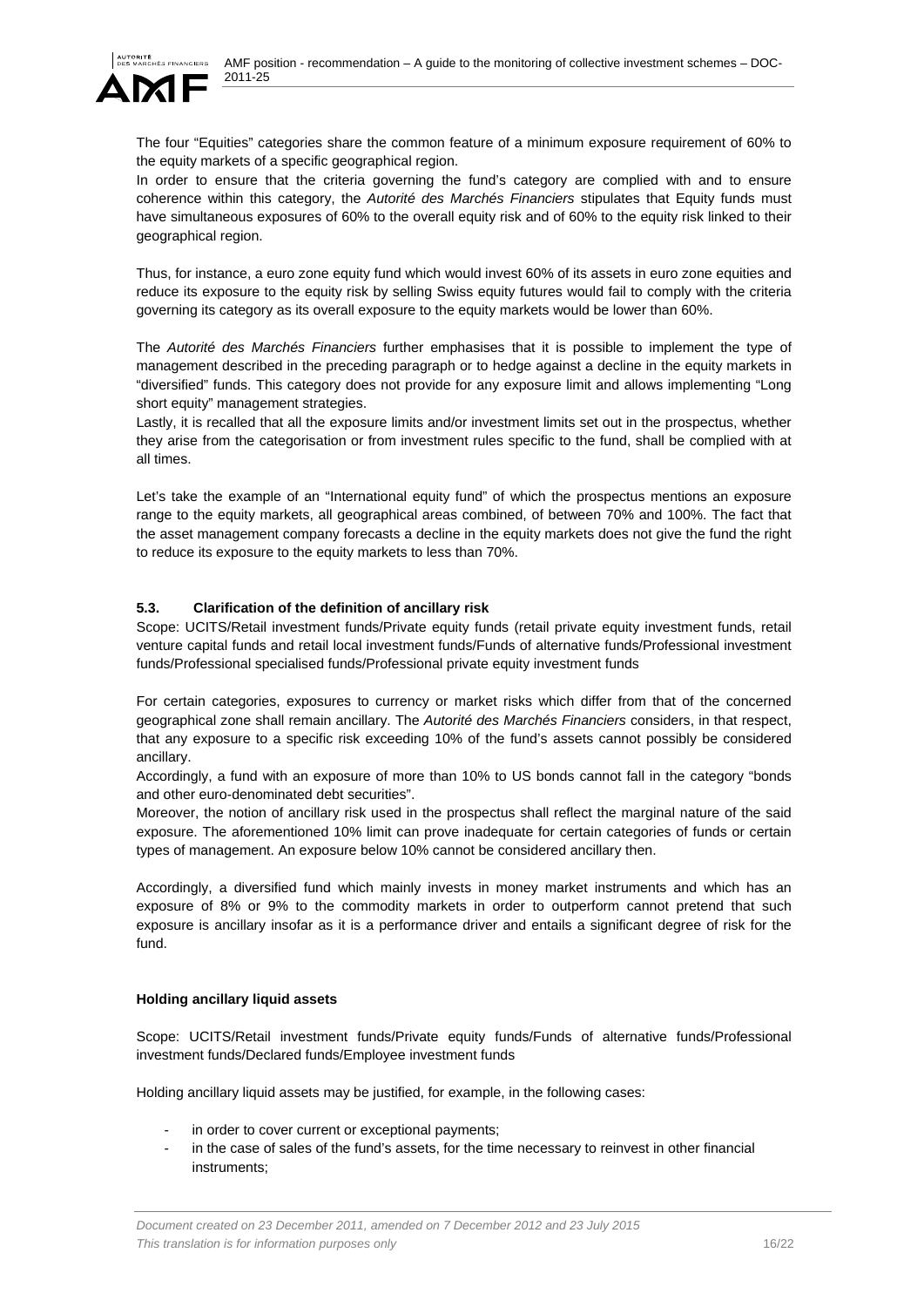

for a period of time strictly necessary when, because of unfavourable market conditions, the investment in financial instruments must be suspended.

Pursuant to paragraph 5.3 of this Position-Recommendation, it is considered in this regard that any exposure to a specific risk exceeding 10% of the fund's assets could not be qualified as ancillary. Where exceptional market conditions justify it, however, it is considered that a CIS may increase this limit to 20% for liquid assets. In all cases involving UCITS, retail investment funds, professional investment funds, funds of alternative funds and employee investment funds, the liquid assets held, cumulated with the exposure to the factors mentioned in III of Article R. 214-21 and Article R. 214-32-29 of the Monetary and Financial Code, may not exceed 30%.

# **5.4. Calculating overall risk in the case of arbitrage strategies**

Scope: UCITS/Retail investment funds/Private equity funds/Real estate funds/Funds of alternative funds/Employee investment funds/Professional investment funds

Pursuant to Articles 411-72 et seq. and Articles 422-51 to 422-60 of the AMF General Regulation, the performance achieved by a fund using the commitment calculation method is based on directional risks and should not be significantly based on trade-offs between these sources of risk. Therefore, a fund that uses trade-off strategies in a non-marginal manner, notably in the interest rate and currency markets, shall not use the commitment calculation method to calculate overall risk and shall use the VaR calculation method instead.

Determining the "material" character is left to the discretion of the asset management company. However, it shall rely on several criteria such as the contribution of the trade-off strategies to the fund's performance or risk profile. It cannot, most of the time, rely exclusively on the calculation of the percentage of the assets or exposure allocated to this strategy insofar as such a criterion does not ensure that the said strategy is not an important performance driver of the fund.

For instance, the fact that a trade-off strategy accounts for only 10% of the fund's assets does not imply necessarily that the performance depends significantly on this strategy.

The commitment calculation method can be used if the proportion of non-standard financial instruments is negligible.

# **5.5. Offsetting exposure to index futures with a basket of equities as part of the commitment calculation method**

Scope: UCITS/Retail investment funds/Private equity funds/Real estate funds/Funds of alternative funds/Employee investment funds/Professional investment funds

Articles 411-75, 422-54 and 422-176 of the AMF General Regulation allows offsetting exposure to index futures with a basket of assets replicating this index. Offsetting is possible as soon as a basket of assets replicates the underlying index to the futures positions. Accordingly, it is impossible to offset exposure to an index derivative with only one asset.

Let's take the example of a fund which almost exclusively invests in French equities, safe for one German stock with a put option on the DAX index. It is impossible to offset the short position on the DAX with the German stock on the grounds that the reference markets are the same because the stock does not replicate the DAX.

In addition, it should be specified that offsetting depends on the quality of the replication. In that respect, where the basket of assets does not exactly replicate the index, offsetting cannot be total and should be adjusted with a replication coefficient which takes into account several criteria such as the tracking error, correlation or the weight of the stocks in the index. It is the duty of the asset management company to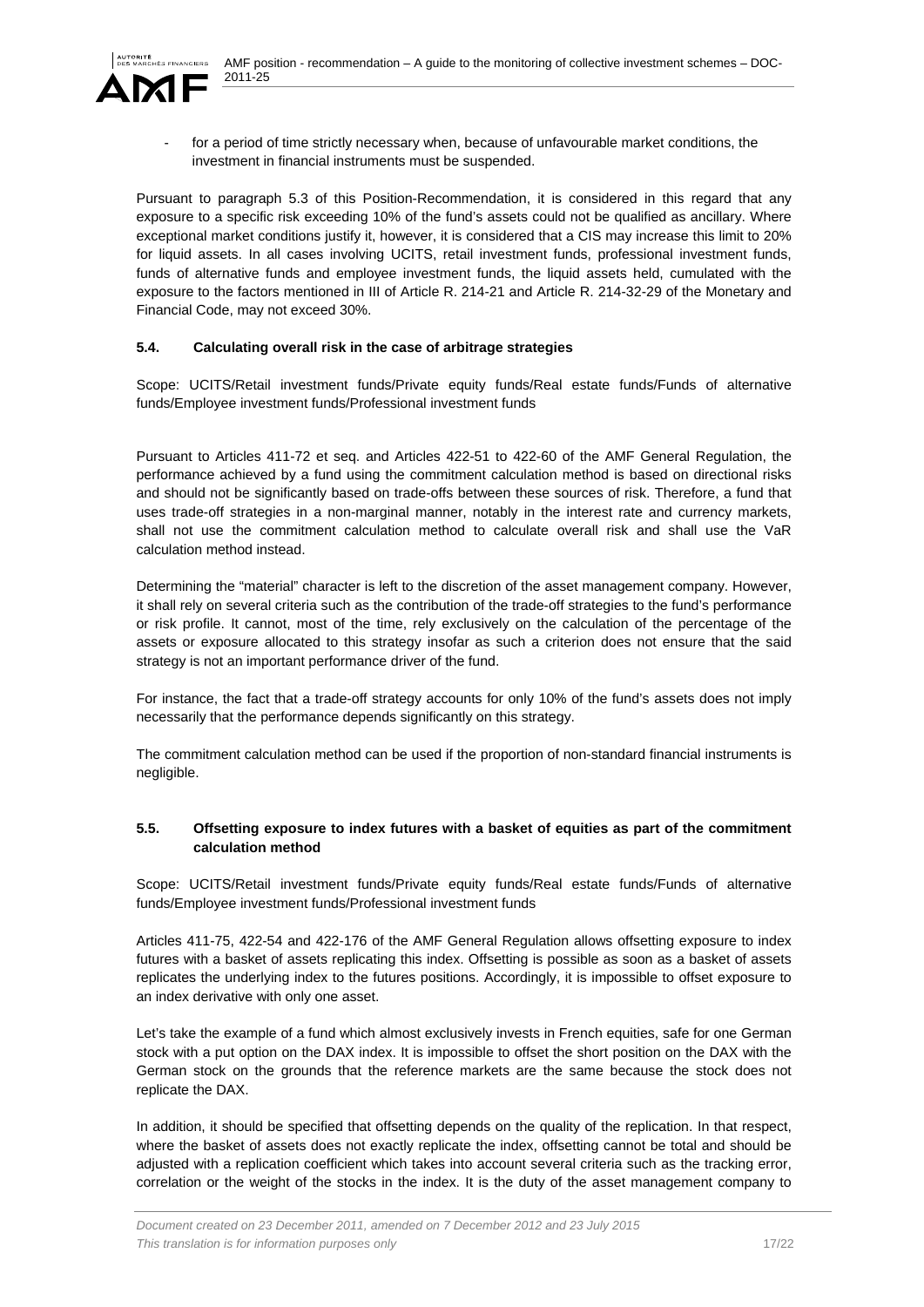

define the coefficient applied and ensure that the criteria adopted are consistent with the replication effectively implemented.

Where a fund invests in 20 stocks in the CAC 40 and that it also sells futures on the index, the short position can partially be offset with the basket of shares by taking into account the correlation between the performance of the basket of 20 stocks and that of the index when determining the offsetting level for instance.

# **5.6. Using the VaR calculation method when measuring overall risk**

Scope: UCITS/Retail investment funds/Private equity funds/Real estate funds/Funds of alternative funds/Employee investment funds/Professional investment funds

Pursuant to Articles 411-71-1 et seq., 422-50 et seq. and 422-176 of the AMF General Regulation, a fund using the VaR calculation method to measure overall risk may lay out a reference portfolio with the same risk profile (or the same allocation) as that of the fund. The fund's VaR is then compared to the reference portfolio's VaR (relative VaR).

When the asset management company chooses not to lay out a reference portfolio, the regulatory requirements governing overall risk command that the fund's VaR be compared to a fixed threshold (absolute VaR).

It shall be reminded that:

- This choice must be justified;

- A CIS which fails to comply with the requirements of the predetermined calculation method cannot change its method ("breach");

- If the risk profile can easily change, the relative VaR cannot be used;

- The reference portfolio is based on a non-leveraged benchmark (with not leverage effect)

# **5.7. Distinction between the historical VaR and the ex ante VaR**

Scope: UCITS/Retail investment funds/Private equity funds/Real estate funds/Funds of alternative funds/Employee investment funds/Professional investment funds

The *Autorité des Marchés Financiers* noticed, in the context of monitoring CISs and asset management companies, that there seems to be confusion between the notions of historical VaR and ex post VaR.

The historical VaR is one of the methods usually used by the financial industry to calculate the VaR. It is based on the assumption that the distribution of returns observed from the historical data will happen again in the future. It consists of reconstituting the return history of the static portfolio on the basis of the historical returns of the different risk factors present in the portfolio at the time of calculation and over the time period considered and then determining the percentile of the series obtained corresponding to the target confidence level.

Where there are 250 historical data and where the confidence level stands at 99%, the historical VaR is the third value in the ordered list of the portfolio's reconstituted performances.

The ex post VaR is the maximum dynamic loss suffered by the real portfolio over a set time frame, depending on a determined confidence threshold in a given time period.

If the ex post VaR (99%, 1 day) of a fund over a twelve-month period is 3%, this means that the fund achieved a daily performance of more than [-3%] in 99% of the cases in the past year.

In a nutshell, the historical VaR measures the ex ante risk and makes it possible to estimate the probabilistic loss suffered by a portfolio on the basis of its composition at the time of calculation while the ex post VaR is a result that reflects the dynamic behaviour of the portfolio afterwards.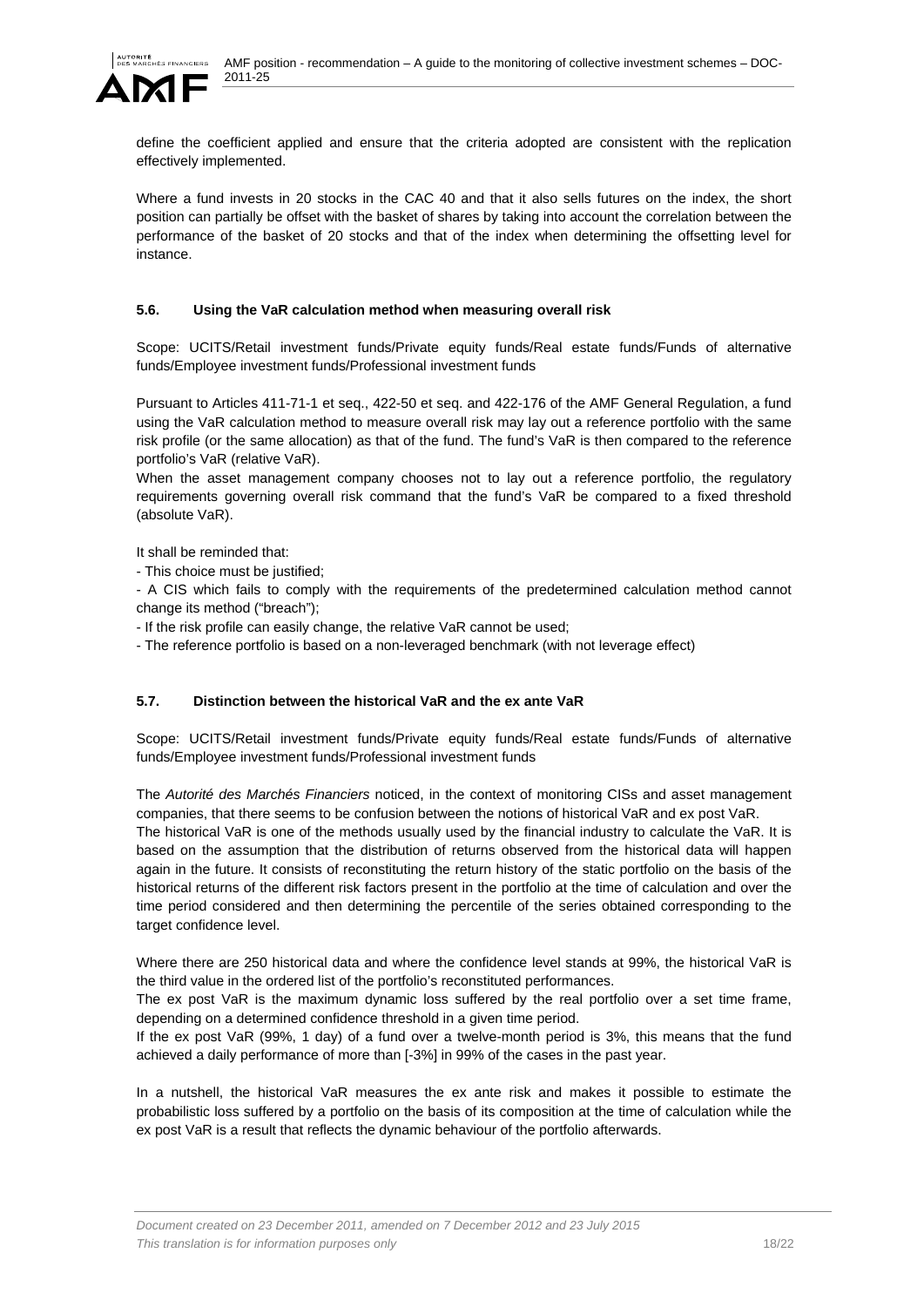

### **5.8. Backtesting VaR models**

Scope: UCITS/Retail investment funds/Private equity funds/Real estate funds/Funds of alternative funds/Employee investment funds/Professional investment funds

Pursuant to II of Article 15 of instruction 2011-15, the VaR models used need to be backtested in order to ensure that the net asset value of the CIS is consistent with the risk measurement procedures used. The following paragraph aims to illustrate how backtesting can be conducted. It does not seek to impose a particular method for backtesting. The backtesting method has to be defined by the asset management company and it must suit the strategies implemented and the management methods adopted.

Let's take the example of a CIS which calculates its VaR (99%, 20 days) at each net asset value determination date.

As part of the backtesting process, the asset management company can, for instance, compare the fund's weekly performance with the estimated probabilistic loss measured by the VaR and, then, count the number of times when the performance has been lower than the VaR over the time period considered. The overshooting percentage (also called exceptions) can then be compared to the 20% threshold (of which it is assumedly very close), which is the risk threshold corresponding to the confidence threshold for calculating the VaR (99%)

Conversely, comparing the fund's ex post VaR to the risk threshold may not be considered, in most cases, the only sufficient backtesting method to validate a model, although it allows a preliminary consistency check.

#### **6. Information to investors**

### **6.1. Determining the investment objective on the basis of market assumptions made by the asset management company**

Scope: CISs

The asset management company shall ensure that the fund's investment objective is consistent with the investment strategy it looks to implement to reach the said objective, in particular when it plans setting a quantified performance objective. Indeed, although the latter is not a commitment to results, it shall nevertheless be defined on the basis of assumptions likely to occur.

Asset management companies which carry out simulations of past performances to justify setting a performance objective in the key investor investment document (KIID) and in the prospectus of a fund shall be able to take into consideration the limits of the simulation carried out and the particular circumstances (notably specific market conditions) of the time period over which these simulations are carried out. It is necessary that the quantified performance objective be consistent with the nature of the risks entailed by the investment strategy.

In the case of equity markets yielding an annual return on investment of 7% over a five-year time period, an equity fund, managed on the basis of a backtested quantitative model over a three-year time period of strong rally in the equity markets, cannot set an annual performance objective of 10% on this basis alone.

### **6.2. Consistency of certain types of fund transformations or of certain movements in the fund's liabilities with the information provided to investors**

#### Scope: CISs

In the case of some specific fund transformations (for instance, the transformation of a CIS into feeder funds or the opposite, mergers), the asset management company shall ensure that the practical arrangements for the transformation are not likely to undermine the exposure to which investors are entitled under the prospectus predating and postdating the transformation.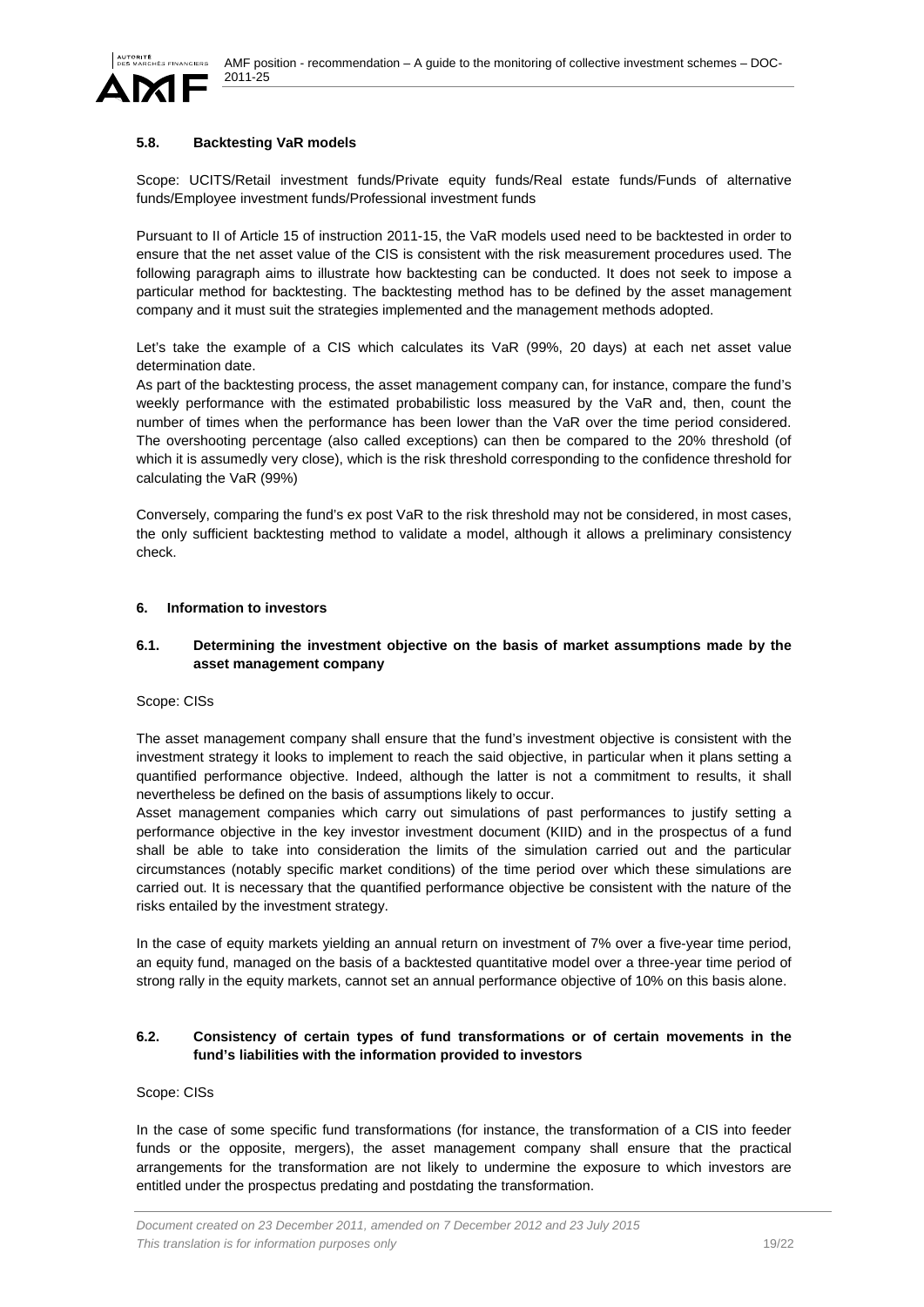

Let's take the example of an index fund replicating the CAC 40 index which becomes the feeder fund of a master fund, yet using the same management strategy. It seems natural that investors in the fund be not temporarily desensitised to the price movements in the CAC 40 index during the transformation. They shall continue to benefit from an index-based management strategy without being impacted by the transformation procedures (deadline for subscribing for units in the master fund, subscription net asset value, valuation procedures).

Similarly, where these transformations result in important subscription/redemptions orders, the asset management company shall ensure:

- On the one hand, that these movements in the fund's liabilities do not result in important changes in the fund's risk profile which may affect investors who retain their units during the interim period;

- On the other hand, that these movements in the fund's liabilities do not result in too high friction costs associated with changes in the assets under management.

Accordingly, an asset management company which is aware that some of its investors intend to transform their direct exposure to the fund to an exposure to this fund through a feeder fund shall take steps to ensure that the fund's exposure to equities does not vary disproportionately during the successive divestment and reinvestment stages and that other investors in the fund are not impacted by the transaction or commission fees associated with these sharp movements in the structure of the fund's liabilities.

### **6.3. Mergers and information to investors**

Scope: CISs

Overall, mergers are carried out by exchanging units in the receiving fund for units in the absorbed fund. Although this action is not considered a subscription, and consequently not strictly governed by the receiving fund's investment conditions, the merger shall not aim at circumventing the receiving fund's investment conditions. Thus, it is the duty of the asset management company to ensure, prior to the launch of the merger, that the conditions for purchasing units or shares in the receiving fund are equivalent to the conditions for purchasing units or shares in the absorbed fund which prevailed when it was marketed.

For instance, if the subscription amount of the receiving fund is lower than €100,000 while the subscription amount of the absorbed fund is €1,000, the planned merger would allow investors in the absorbed fund to invest in the receiving fund although the investment conditions of the two funds are different. Conversely, if the subscription amount of the absorbed fund is €1,000 and the receiving is transformed prior to the merger in order to align the investment conditions of the receiving fund with those governing the absorbed fund, the investment conditions of the two funds are then equivalent and the merger may be completed.

Besides, in the specific case of mergers involving a receiving fund offering several categories of units, if the units held by investors in the absorbed fund are transferred to a single category of units for practical reasons, the draft letter to be sent to the investors shall:

- highlight the existence of other categories of units;

- offer investors who meet the investment conditions the possibility to transfer their assets to the category of their choice in order to benefit from more favourable tariff conditions.

### **6.4. Informing investors about the guaranteed principal amount**

Scope: UCITS/Retail investment funds/Private equity funds/Real estate funds/Real estate investment trusts/Funds of alternative funds/Professional investment funds/Professional real estate funds/Declared funds/Employee investment funds/Film investment funds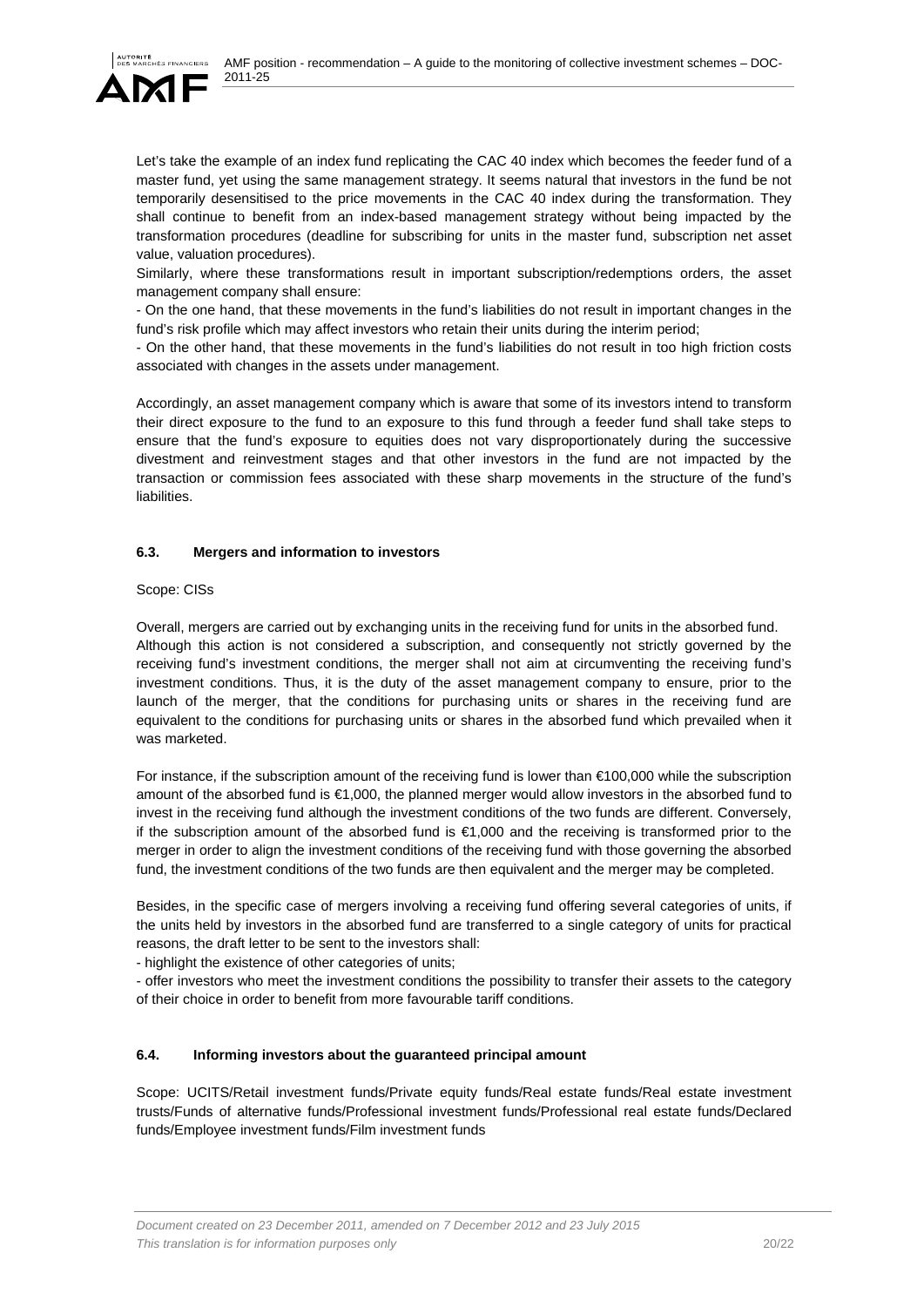

Where a CIS or investors in a CIS are being offered a redemption guarantee for some or all of the invested capital, investors shall be informed precisely about the amount of the guarantee in the regulatory documents.

For instance, if the guarantee does not cover the subscription fees, this should be mentioned in the regulatory documents. Similarly, if the guarantee is before tax, this information shall be clearly mentioned in order to provide investors with accurate information.

### **6.5. Consistency of the information provided in the key investor information document (KIID) and in the prospectus with the information disseminated in the marketing materials of the CIS**

#### Scope: CISs

The information disclosed in the key investor information document and in the prospectus when the fund files for approval shall always be consistent with the information disclosed in the marketing materials. Asset management companies are required to pay particular attention to this issue.

The marketing materials of a fund which promotes an investment strategy based on the selection of small caps from emerging countries cannot possibly suggest that this investment outperforms a European bluechip index. This remark may also apply to the regulatory documents released by the funds which do not articulate a key investor information document and prospectus or by other CISs.

### **6.6. Marketing CISs reserved for 20 investors**

### Scope: AIFs

Reserved AIFs shall not be listed, advertised, sold or be subject to any other type of solicitation to the general public. This category of investors is intended to host the AIF incorporated on demand of a limited number of investors (a maximum of 20 persons). The funds concerned shall not be actively marketed, even though it is aimed at a limited number of investors.

Besides, the fact that these funds are reserved for specific investors implies that the regulatory documents they release are not available to the general public. For purposes of consistency, they cannot be communicated to funds open to all investors since this would be like distributing to the general public funds which are meant to be held by a limited number of investors.

# **6.7. Transformation of a fund established with a pre-determined time horizon (excluding structured funds)**

Scope: CISs, excluding formula CISs

#### Dissolution

Several funds have filed for early dissolution with the AMF.

These files are particular insofar as dissolution would occur before the planned maturity date, thereby allowing investors to have their units or shares redeemed before the end of the investment period on the basis of which they subscribed and on the basis of which the fund should have been managed initially. Moreover, where investors have their capital guaranteed at maturity, early dissolution would prevent them from benefiting from this guarantee within the anticipated timeframe.

These files require that the right balance between investor protection and the requirements imposed on the asset management companies be found. Indeed, these requirements can prove to be so stringent that